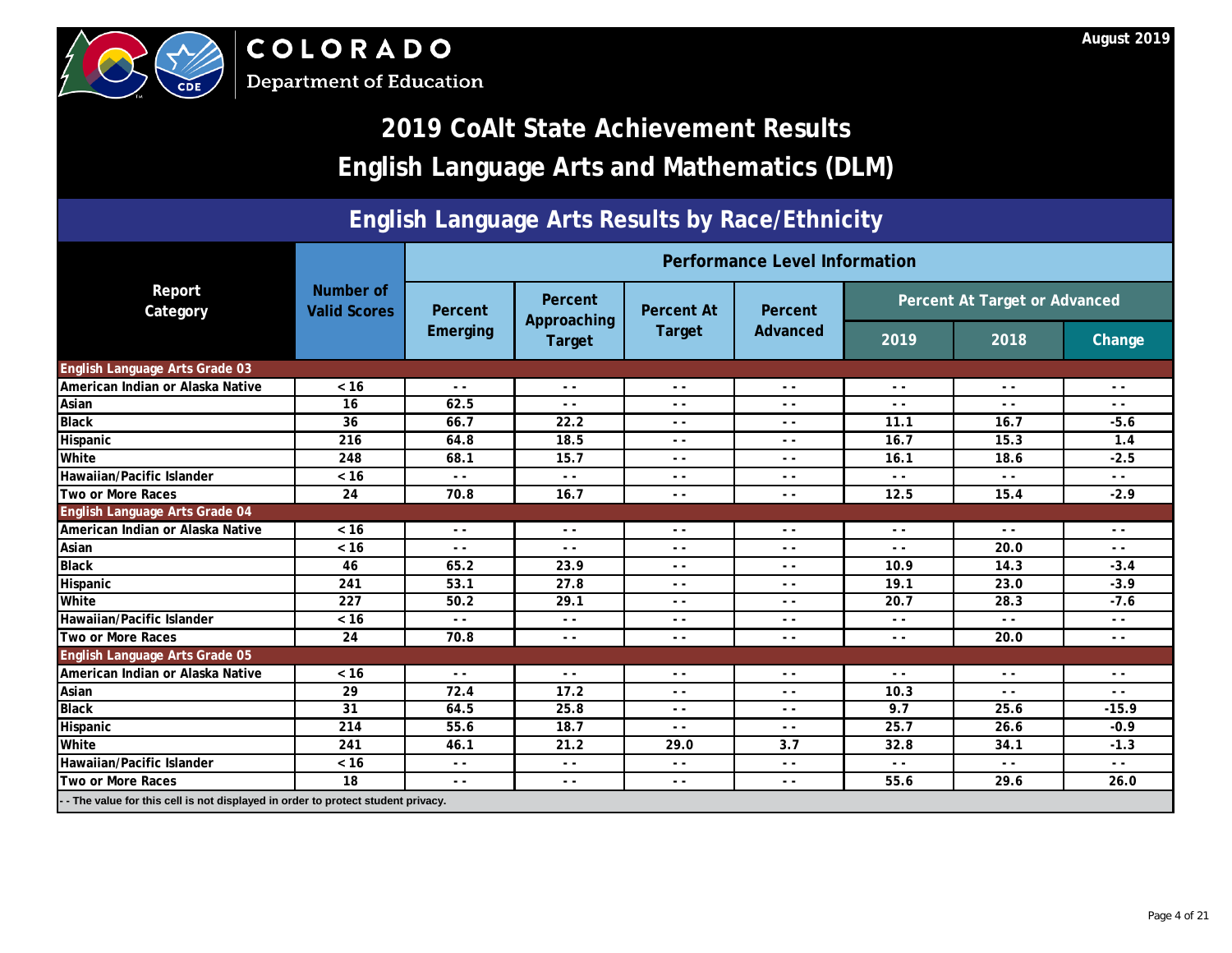



## **2019 CoAlt State Achievement Results English Language Arts and Mathematics (DLM)**

### **English Language Arts Results by Race/Ethnicity**

|                                                                                   |                                  |                 |                        |                          | <b>Performance LeveNnformation</b> |                               |               | Change<br>$\sim$ $\sim$<br>$ -$<br>$-13.4$<br>$-4.8$<br>$-9.0$<br>$ -$<br>7.8<br>$ -$<br>- -<br>$-10.6$<br>$-0.9$<br>$-2.5$<br>$ -$<br>$-6.9$<br>$ -$<br>$ -$<br>$-12.3$<br>$-2.0$<br>3.4<br>$ -$ |
|-----------------------------------------------------------------------------------|----------------------------------|-----------------|------------------------|--------------------------|------------------------------------|-------------------------------|---------------|---------------------------------------------------------------------------------------------------------------------------------------------------------------------------------------------------|
| Report<br>Category                                                                | Number of<br><b>Valid Scores</b> | Percent         | Percent<br>Approaching | <b>Percent At</b>        | Percent                            | Percent At Target or Advanced |               |                                                                                                                                                                                                   |
|                                                                                   |                                  | <b>Emerging</b> | <b>Target</b>          | <b>Target</b>            | Advanced                           | 2019                          | 2018          |                                                                                                                                                                                                   |
| English Language Arts Grade 06                                                    |                                  |                 |                        |                          |                                    |                               |               |                                                                                                                                                                                                   |
| American Indian or Alaska Native                                                  | $< 16$                           | $ -$            | $ -$                   | $ -$<br>$\sum_{i=1}^{n}$ | $ -$                               | $\sim$ $\sim$                 | $\sim$ $\sim$ |                                                                                                                                                                                                   |
| Asian                                                                             | $< 16$                           | $ -$            | $ -$                   |                          | - -                                | $ -$                          | - -           |                                                                                                                                                                                                   |
| <b>Black</b>                                                                      | 44                               | 52.3            | 38.6                   |                          | $ -$                               | 9.1                           | 22.5          |                                                                                                                                                                                                   |
| Hispanic                                                                          | 256                              | 59.0            | 21.5                   | $\mathbf{z}$             | $ -$                               | 19.5                          | 24.3          |                                                                                                                                                                                                   |
| White                                                                             | 247                              | 50.2            | 25.9                   | 18.2                     | 5.7                                | 23.9                          | 32.9          |                                                                                                                                                                                                   |
| Hawaiian/Pacific Islander                                                         | $< 16$                           | $ -$            | $ -$                   | - -                      | $ -$                               | $ -$                          | $ -$          |                                                                                                                                                                                                   |
| <b>Two or More Races</b>                                                          | 16                               | 37.5            | 25.0                   | $ -$                     | $ -$                               | 37.5                          | 29.7          |                                                                                                                                                                                                   |
| <b>English Language Arts Grade 07</b>                                             |                                  |                 |                        |                          |                                    |                               |               |                                                                                                                                                                                                   |
| American Indian or Alaska Native                                                  | 16                               | 43.8            | 18.8                   | $ -$                     | $ -$                               | 37.5                          | $ -$          |                                                                                                                                                                                                   |
| Asian                                                                             | $< 16$                           | $ -$            |                        | - -                      | $ -$                               | $ -$                          | - -           |                                                                                                                                                                                                   |
| <b>Black</b>                                                                      | 44                               | 47.7            | 27.3                   | 18.2                     | 6.8                                | 25.0                          | 35.6          |                                                                                                                                                                                                   |
| Hispanic                                                                          | 253                              | 36.4            | 28.1                   | 25.3                     | 10.3                               | 35.6                          | 36.5          |                                                                                                                                                                                                   |
| White                                                                             | 224                              | 31.3            | 27.7                   | 27.7                     | 13.4                               | 41.1                          | 43.6          |                                                                                                                                                                                                   |
| Hawaiian/Pacific Islander                                                         | $< 16$                           |                 | $ -$                   | $ -$                     | $ -$                               | $ -$                          | - -           |                                                                                                                                                                                                   |
| Two or More Races                                                                 | 24                               | 477             | 20.8                   | $\sim$ $\sim$            | $\sim$ $\sim$                      | 37.5                          | 44.4          |                                                                                                                                                                                                   |
| English Language Arts Grade 08                                                    |                                  |                 |                        |                          |                                    |                               |               |                                                                                                                                                                                                   |
| American Indian or Alaska Native                                                  | $< 16$                           | $ -$            | $ -$                   | $ -$                     | $ -$                               | $ -$                          | $ -$          |                                                                                                                                                                                                   |
| Asian                                                                             | 17                               | 64.7            | 17.6                   | $ -$                     | $ -$                               | 17.6                          | $ -$          |                                                                                                                                                                                                   |
| <b>Black</b>                                                                      | 39                               | 23.1            | 43.6                   | 17.9                     | 15.4                               | 33.3                          | 45.6          |                                                                                                                                                                                                   |
| Hispanic                                                                          | 217                              | 38.7            | 25.3                   | 28.6                     | 7.4                                | 35.9                          | 37.9          |                                                                                                                                                                                                   |
| White                                                                             | 244                              | 28.3            | 28.7                   | 34.0                     | 9.0                                | 43.0                          | 39.6          |                                                                                                                                                                                                   |
| Hawaiian/Pacific Islander                                                         | $< 16$                           | $ -$            | $ -$                   | $\sim$ $\sim$            | $ -$                               | - -                           | $ -$          |                                                                                                                                                                                                   |
| Two or More Races                                                                 | 18                               | 22.2            | 27.8                   | $\sim$ $\sim$            | $ -$                               | 50.0                          | 17.9          | 32.1                                                                                                                                                                                              |
| - - The value for this cell is not displayed in order to protect student privacy. |                                  |                 |                        |                          |                                    |                               |               |                                                                                                                                                                                                   |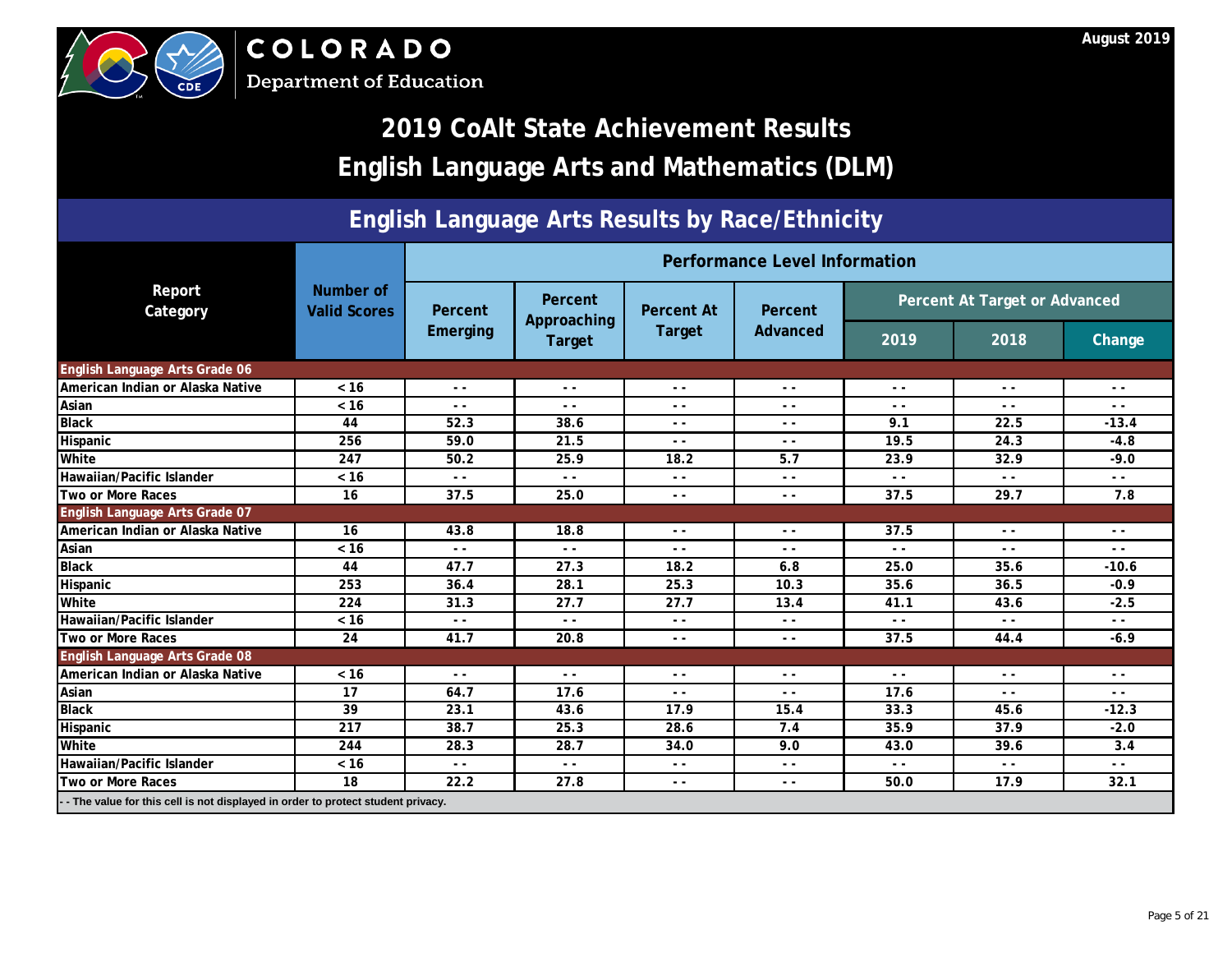



## **2019 CoAlt State Achievement Results English Language Arts and Mathematics (DLM)**

### **English Language Arts Results by Race/Ethnicity**

|                                                                                  |                                  | <b>Performance LeveNnformation</b> |                        |                                                                                                                                                                                                                                                                                                                                                                                              |          |                               |                                                                                                                                                                                                                                                                                                                                                                                              |                                                                                                                                                                                                                                                                                                                                                                                              |
|----------------------------------------------------------------------------------|----------------------------------|------------------------------------|------------------------|----------------------------------------------------------------------------------------------------------------------------------------------------------------------------------------------------------------------------------------------------------------------------------------------------------------------------------------------------------------------------------------------|----------|-------------------------------|----------------------------------------------------------------------------------------------------------------------------------------------------------------------------------------------------------------------------------------------------------------------------------------------------------------------------------------------------------------------------------------------|----------------------------------------------------------------------------------------------------------------------------------------------------------------------------------------------------------------------------------------------------------------------------------------------------------------------------------------------------------------------------------------------|
| Report<br>Category                                                               | Number of<br><b>Valid Scores</b> | Percent                            | Percent<br>Approaching | <b>Percent At</b>                                                                                                                                                                                                                                                                                                                                                                            | Percent  | Percent At Target or Advanced |                                                                                                                                                                                                                                                                                                                                                                                              |                                                                                                                                                                                                                                                                                                                                                                                              |
|                                                                                  |                                  | <b>Emerging</b>                    | <b>Target</b>          | <b>Target</b>                                                                                                                                                                                                                                                                                                                                                                                | Advanced | 2019                          | 2018                                                                                                                                                                                                                                                                                                                                                                                         | <b>Change</b>                                                                                                                                                                                                                                                                                                                                                                                |
| English Language Arts Grade 09                                                   |                                  |                                    |                        |                                                                                                                                                                                                                                                                                                                                                                                              |          |                               |                                                                                                                                                                                                                                                                                                                                                                                              |                                                                                                                                                                                                                                                                                                                                                                                              |
| American Indian or Alaska Native                                                 | $< 16$                           | $\sim$ $\sim$                      | $\sim$ $\sim$          | $\bullet$<br>$ -$                                                                                                                                                                                                                                                                                                                                                                            | $ -$     | $ -$                          | $ -$                                                                                                                                                                                                                                                                                                                                                                                         | $\sim$ $\sim$                                                                                                                                                                                                                                                                                                                                                                                |
| Asian                                                                            | $< 16$                           | $ -$                               | $ -$                   |                                                                                                                                                                                                                                                                                                                                                                                              | $ -$     | $ -$                          | 35.0                                                                                                                                                                                                                                                                                                                                                                                         | $ -$                                                                                                                                                                                                                                                                                                                                                                                         |
| <b>Black</b>                                                                     | 50                               | 32.0                               | 32.0                   |                                                                                                                                                                                                                                                                                                                                                                                              | $ -$     | 36.0                          | 35.3                                                                                                                                                                                                                                                                                                                                                                                         | 0.7                                                                                                                                                                                                                                                                                                                                                                                          |
| Hispanic                                                                         | 232                              | 37.1                               | 31.0                   | 28.0                                                                                                                                                                                                                                                                                                                                                                                         | 3.9      | 31.9                          | 31.2                                                                                                                                                                                                                                                                                                                                                                                         | 0.7                                                                                                                                                                                                                                                                                                                                                                                          |
| White                                                                            | 247                              | 30.8                               | 36.0                   | 27.9                                                                                                                                                                                                                                                                                                                                                                                         | 5.3      | 33.2                          | 31.6                                                                                                                                                                                                                                                                                                                                                                                         | 1.6                                                                                                                                                                                                                                                                                                                                                                                          |
| <b>Two or More Races</b>                                                         | 19                               | 42.1                               | 36.8                   | $ -$                                                                                                                                                                                                                                                                                                                                                                                         | $ -$     | 21.1                          | $\sim$ $\sim$                                                                                                                                                                                                                                                                                                                                                                                | $ -$                                                                                                                                                                                                                                                                                                                                                                                         |
| English Language Arts Grade 10                                                   |                                  |                                    |                        |                                                                                                                                                                                                                                                                                                                                                                                              |          |                               |                                                                                                                                                                                                                                                                                                                                                                                              |                                                                                                                                                                                                                                                                                                                                                                                              |
| American Indian or Alaska Native                                                 | $<16$                            | $ -$                               | $\blacktriangleright$  | $ -$                                                                                                                                                                                                                                                                                                                                                                                         | $ -$     | $ -$                          | $\frac{1}{2} \left( \frac{1}{2} \right)$                                                                                                                                                                                                                                                                                                                                                     | $\sim$ $\sim$                                                                                                                                                                                                                                                                                                                                                                                |
| Asian                                                                            | 21                               | 52.4                               | 19.0                   | $ -$                                                                                                                                                                                                                                                                                                                                                                                         | $ -$     | 28.6                          | $\sim$ $\sim$                                                                                                                                                                                                                                                                                                                                                                                | $ -$                                                                                                                                                                                                                                                                                                                                                                                         |
| <b>Black</b>                                                                     | 45                               | 17.8                               | 22.2                   | $ -$                                                                                                                                                                                                                                                                                                                                                                                         | $ -$     | 60.0                          | 35.0                                                                                                                                                                                                                                                                                                                                                                                         | 25.0                                                                                                                                                                                                                                                                                                                                                                                         |
| Hispanic                                                                         | 222                              | 28.8                               | 35.6                   | 30.6                                                                                                                                                                                                                                                                                                                                                                                         | 5.0      | 35.6                          | 35.8                                                                                                                                                                                                                                                                                                                                                                                         | $-0.2$                                                                                                                                                                                                                                                                                                                                                                                       |
| White                                                                            | 246                              | 27.6                               | 30.1                   | 35.0                                                                                                                                                                                                                                                                                                                                                                                         | 7.3      | 42.3                          | 44.6                                                                                                                                                                                                                                                                                                                                                                                         | $-2.3$                                                                                                                                                                                                                                                                                                                                                                                       |
| Hawaiian/Pacific Islander                                                        | $< 16$                           | $ -$                               | $\sim$ $\sim$          | $\frac{1}{2} \frac{1}{2} \frac{1}{2} \frac{1}{2} \frac{1}{2} \frac{1}{2} \frac{1}{2} \frac{1}{2} \frac{1}{2} \frac{1}{2} \frac{1}{2} \frac{1}{2} \frac{1}{2} \frac{1}{2} \frac{1}{2} \frac{1}{2} \frac{1}{2} \frac{1}{2} \frac{1}{2} \frac{1}{2} \frac{1}{2} \frac{1}{2} \frac{1}{2} \frac{1}{2} \frac{1}{2} \frac{1}{2} \frac{1}{2} \frac{1}{2} \frac{1}{2} \frac{1}{2} \frac{1}{2} \frac{$ | $- -$    | $\sim$ $\sim$                 | $ -$                                                                                                                                                                                                                                                                                                                                                                                         | $\frac{1}{2}$                                                                                                                                                                                                                                                                                                                                                                                |
| Two or More Races                                                                | $< 16$                           |                                    | $\sim$ $\sim$          | $ -$                                                                                                                                                                                                                                                                                                                                                                                         | $ -$     | $ -$                          | $ -$                                                                                                                                                                                                                                                                                                                                                                                         | $ -$                                                                                                                                                                                                                                                                                                                                                                                         |
| <b>English Language Arts Grade 11</b>                                            |                                  |                                    |                        |                                                                                                                                                                                                                                                                                                                                                                                              |          |                               |                                                                                                                                                                                                                                                                                                                                                                                              |                                                                                                                                                                                                                                                                                                                                                                                              |
| American Indian or Alaska Native                                                 | $< 16$                           |                                    | $\frac{1}{2}$          | $ \,$ $-$                                                                                                                                                                                                                                                                                                                                                                                    | $ -$     | $ -$                          | $\frac{1}{2} \frac{1}{2} \frac{1}{2} \frac{1}{2} \frac{1}{2} \frac{1}{2} \frac{1}{2} \frac{1}{2} \frac{1}{2} \frac{1}{2} \frac{1}{2} \frac{1}{2} \frac{1}{2} \frac{1}{2} \frac{1}{2} \frac{1}{2} \frac{1}{2} \frac{1}{2} \frac{1}{2} \frac{1}{2} \frac{1}{2} \frac{1}{2} \frac{1}{2} \frac{1}{2} \frac{1}{2} \frac{1}{2} \frac{1}{2} \frac{1}{2} \frac{1}{2} \frac{1}{2} \frac{1}{2} \frac{$ | $\frac{1}{2} \frac{1}{2} \frac{1}{2} \frac{1}{2} \frac{1}{2} \frac{1}{2} \frac{1}{2} \frac{1}{2} \frac{1}{2} \frac{1}{2} \frac{1}{2} \frac{1}{2} \frac{1}{2} \frac{1}{2} \frac{1}{2} \frac{1}{2} \frac{1}{2} \frac{1}{2} \frac{1}{2} \frac{1}{2} \frac{1}{2} \frac{1}{2} \frac{1}{2} \frac{1}{2} \frac{1}{2} \frac{1}{2} \frac{1}{2} \frac{1}{2} \frac{1}{2} \frac{1}{2} \frac{1}{2} \frac{$ |
| Asian                                                                            | $< 16$                           |                                    | $ -$                   | $ -$                                                                                                                                                                                                                                                                                                                                                                                         | $ -$     | $ -$                          | . .                                                                                                                                                                                                                                                                                                                                                                                          | - -                                                                                                                                                                                                                                                                                                                                                                                          |
| <b>Black</b>                                                                     | 35                               | 14.3                               | 51.4                   | $- -$                                                                                                                                                                                                                                                                                                                                                                                        | $ -$     | 34.3                          | 21.9                                                                                                                                                                                                                                                                                                                                                                                         | 12.4                                                                                                                                                                                                                                                                                                                                                                                         |
| Hispanic                                                                         | 201                              | 30.3                               | 36.8                   | $ -$                                                                                                                                                                                                                                                                                                                                                                                         | $ -$     | 32.8                          | 36.2                                                                                                                                                                                                                                                                                                                                                                                         | $-3.4$                                                                                                                                                                                                                                                                                                                                                                                       |
| White                                                                            | 224                              | 27.2                               | 34.8                   | 34.4                                                                                                                                                                                                                                                                                                                                                                                         | 3.6      | 37.9                          | 36.8                                                                                                                                                                                                                                                                                                                                                                                         | 1.1                                                                                                                                                                                                                                                                                                                                                                                          |
| Hawaiian/Pacific Islander                                                        | $< 16$                           | $\sim$ $\sim$                      | $ -$                   | $ -$                                                                                                                                                                                                                                                                                                                                                                                         | $ -$     | $ -$                          | $ -$                                                                                                                                                                                                                                                                                                                                                                                         | $ -$                                                                                                                                                                                                                                                                                                                                                                                         |
| <b>Two or More Races</b>                                                         | $< 16$                           | $\sim$ $\sim$                      | $ -$                   | $\sim$ $\sim$                                                                                                                                                                                                                                                                                                                                                                                | $ -$     | $ -$                          | $\frac{1}{2} \left( \frac{1}{2} \right)$                                                                                                                                                                                                                                                                                                                                                     | $ -$                                                                                                                                                                                                                                                                                                                                                                                         |
| -- The value for this cell is not displayed in order to protect student privacy. |                                  |                                    |                        |                                                                                                                                                                                                                                                                                                                                                                                              |          |                               |                                                                                                                                                                                                                                                                                                                                                                                              |                                                                                                                                                                                                                                                                                                                                                                                              |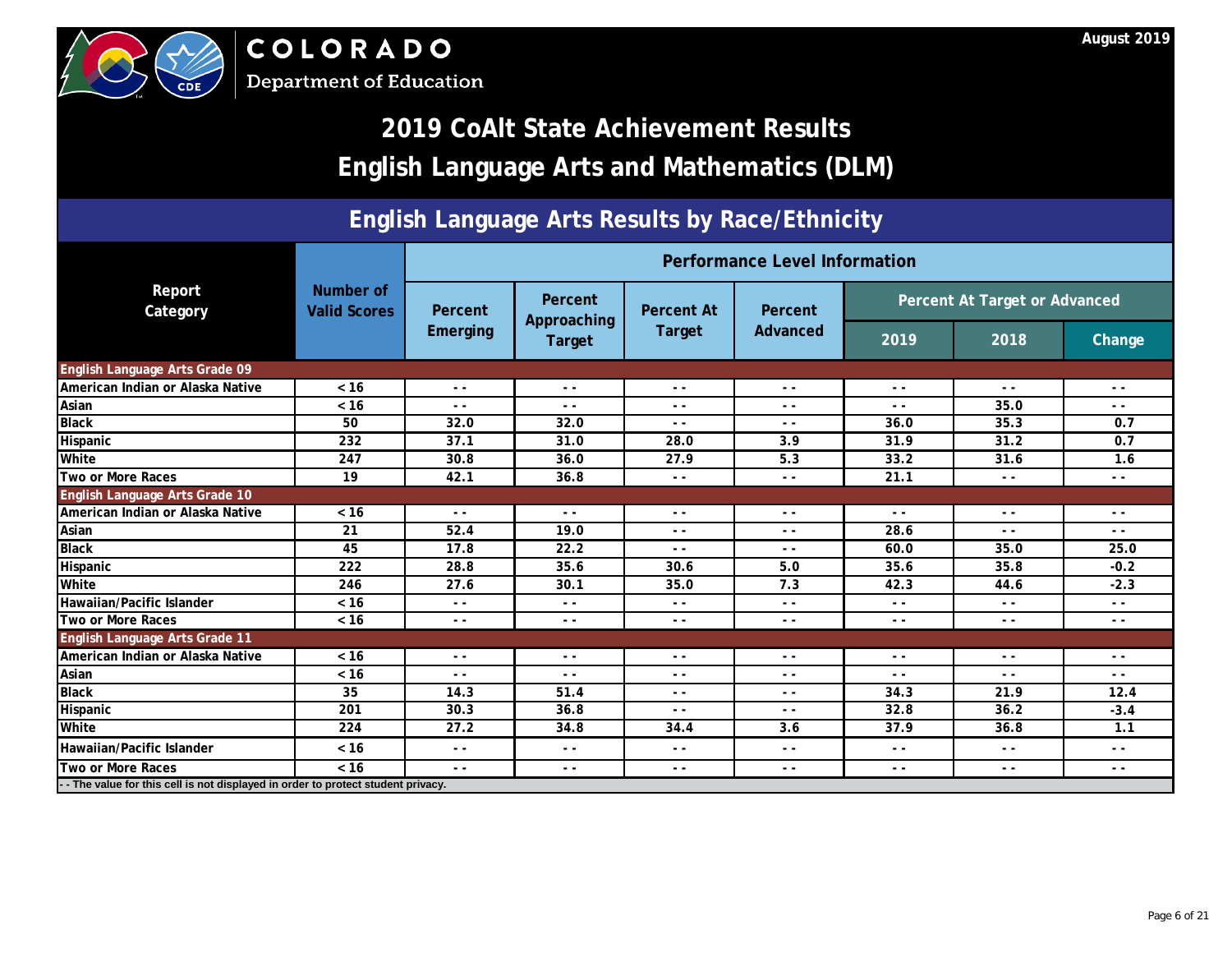|                                  |                                         |                                                                                                                                                                                                                                                                                                                                                                                              |                        |                                          | <b>Performance LeveNnformation</b> |                               |               |        |
|----------------------------------|-----------------------------------------|----------------------------------------------------------------------------------------------------------------------------------------------------------------------------------------------------------------------------------------------------------------------------------------------------------------------------------------------------------------------------------------------|------------------------|------------------------------------------|------------------------------------|-------------------------------|---------------|--------|
| Report<br>Category               | <b>Number of</b><br><b>Valid Scores</b> | Percent                                                                                                                                                                                                                                                                                                                                                                                      | Percent<br>Approaching | <b>Percent At</b>                        | Percent                            | Percent At Target or Advanced |               |        |
|                                  |                                         | Emerging                                                                                                                                                                                                                                                                                                                                                                                     | <b>Target</b>          | <b>Target</b>                            | Advanced                           | 2019                          | 2018          | Change |
| <b>Mathematics Grade 03</b>      |                                         |                                                                                                                                                                                                                                                                                                                                                                                              |                        |                                          |                                    |                               |               |        |
| American Indian or Alaska Native | $< 16$                                  | $ -$                                                                                                                                                                                                                                                                                                                                                                                         | $ -$                   |                                          | $ -$                               | - -                           | $ -$          | $ -$   |
| Asian                            | 16                                      | 75.0                                                                                                                                                                                                                                                                                                                                                                                         | $ -$                   | U                                        | $ -$                               | $ -$                          | $ -$          | $ -$   |
| <b>Black</b>                     | 36                                      | 77.8                                                                                                                                                                                                                                                                                                                                                                                         | 8.3                    |                                          | $ -$                               | 13.9                          | 8.2           | 5.7    |
| Hispanic                         | 217                                     | 69.6                                                                                                                                                                                                                                                                                                                                                                                         | 15.7                   | 2                                        | $\sim$ $\sim$                      | 14.7                          | 14.0          | 0.7    |
| White                            | 248                                     | 64.5                                                                                                                                                                                                                                                                                                                                                                                         | 16.5                   | 17.3                                     | 1.6                                | 19.0                          | 17.8          | 1.2    |
| Hawaiian/Pacific Islander        | $< 16$                                  | $ -$                                                                                                                                                                                                                                                                                                                                                                                         | $ -$                   | $ -$                                     | $ -$                               | - -                           | $ -$          | $ -$   |
| <b>Two or More Races</b>         | 24                                      | 66.7                                                                                                                                                                                                                                                                                                                                                                                         | $ -$                   | $ -$                                     | $ -$                               | $ -$                          | $ -$          | $ -$   |
| <b>Mathematics Grade 04</b>      |                                         |                                                                                                                                                                                                                                                                                                                                                                                              |                        |                                          |                                    |                               |               |        |
| American Indian or Alaska Native | $< 16$                                  | $\frac{1}{2} \frac{1}{2} \frac{1}{2} \frac{1}{2} \frac{1}{2} \frac{1}{2} \frac{1}{2} \frac{1}{2} \frac{1}{2} \frac{1}{2} \frac{1}{2} \frac{1}{2} \frac{1}{2} \frac{1}{2} \frac{1}{2} \frac{1}{2} \frac{1}{2} \frac{1}{2} \frac{1}{2} \frac{1}{2} \frac{1}{2} \frac{1}{2} \frac{1}{2} \frac{1}{2} \frac{1}{2} \frac{1}{2} \frac{1}{2} \frac{1}{2} \frac{1}{2} \frac{1}{2} \frac{1}{2} \frac{$ | $\rightarrow$          | $ -$                                     | $ -$                               | $ -$                          | $ -$          | $ -$   |
| Asian                            | $< 16$                                  | $ -$                                                                                                                                                                                                                                                                                                                                                                                         | $ -$                   | $ -$                                     | $ -$                               | $ -$                          | 20.0          | $ -$   |
| <b>Black</b>                     | 46                                      | 67.4                                                                                                                                                                                                                                                                                                                                                                                         | 15.2                   | $ -$                                     | $ -$                               | 17.4                          | 11.4          | 6.0    |
| Hispanic                         | 241                                     | 58.5                                                                                                                                                                                                                                                                                                                                                                                         | 16.2                   | $ -$                                     | $\sim$ $\sim$                      | 25.3                          | 25.0          | 0.3    |
| White                            | 226                                     | 52.7                                                                                                                                                                                                                                                                                                                                                                                         | 19.5                   | 24.3                                     | 3.5                                | 27.9                          | 26.9          | 1.0    |
| Hawaiian/Pacific Islander        | $< 16$                                  |                                                                                                                                                                                                                                                                                                                                                                                              | $ -$                   | $ -$                                     | $ -$                               | $ -$                          | $ -$          | $ -$   |
| <b>Two or More Races</b>         | 24                                      | $\rightarrow$                                                                                                                                                                                                                                                                                                                                                                                | $\frac{1}{2}$          | $ -$                                     | $\sim$ $\sim$                      | 25.0                          | $\sim$ $\sim$ | $ -$   |
| <b>Mathematics Grade 05</b>      |                                         |                                                                                                                                                                                                                                                                                                                                                                                              |                        |                                          |                                    |                               |               |        |
| American Indian or Alaska Native | $< 16$                                  | $ -$                                                                                                                                                                                                                                                                                                                                                                                         | $ -$                   | $ -$                                     | $ -$                               | $ -$                          | $ -$          | $ -$   |
| Asian                            | 29                                      | 69.0                                                                                                                                                                                                                                                                                                                                                                                         | 20.7                   | $ -$                                     | $\sim$ $\sim$                      | 10.3                          | $\sim$ $\sim$ | $ -$   |
| <b>Black</b>                     | 31                                      | 83.9                                                                                                                                                                                                                                                                                                                                                                                         | $ -$                   | $ -$                                     | $ -$                               | $ -$                          | $\sim$ $\sim$ | $ -$   |
| Hispanic                         | 213                                     | 70.9                                                                                                                                                                                                                                                                                                                                                                                         | 18.3                   | $\frac{1}{2} \left( \frac{1}{2} \right)$ | $\sim$ $\sim$                      | 10.8                          | 10.7          | 0.1    |
| White                            | 241                                     | 60.6                                                                                                                                                                                                                                                                                                                                                                                         | 21.6                   | 10.0                                     | 7.9                                | 17.8                          | 13.4          | 4.4    |
| Hawaiian/Pacific Islander        | $< 16$                                  | $ -$                                                                                                                                                                                                                                                                                                                                                                                         | $ -$                   | $ -$                                     | $\sim$ $\sim$                      | $\frac{1}{2}$                 | $ -$          | $ -$   |
| <b>Two or More Races</b>         | 18                                      | 66.7                                                                                                                                                                                                                                                                                                                                                                                         | 16.7                   | $ -$                                     | $\sim$ $\sim$                      | 16.7                          | $\sim$ $\sim$ | $ -$   |





## **2019 CoAlt State Achievement Results English Language Arts and Mathematics (DLM)**

### **Mathematics Results by Race/Ethnicity**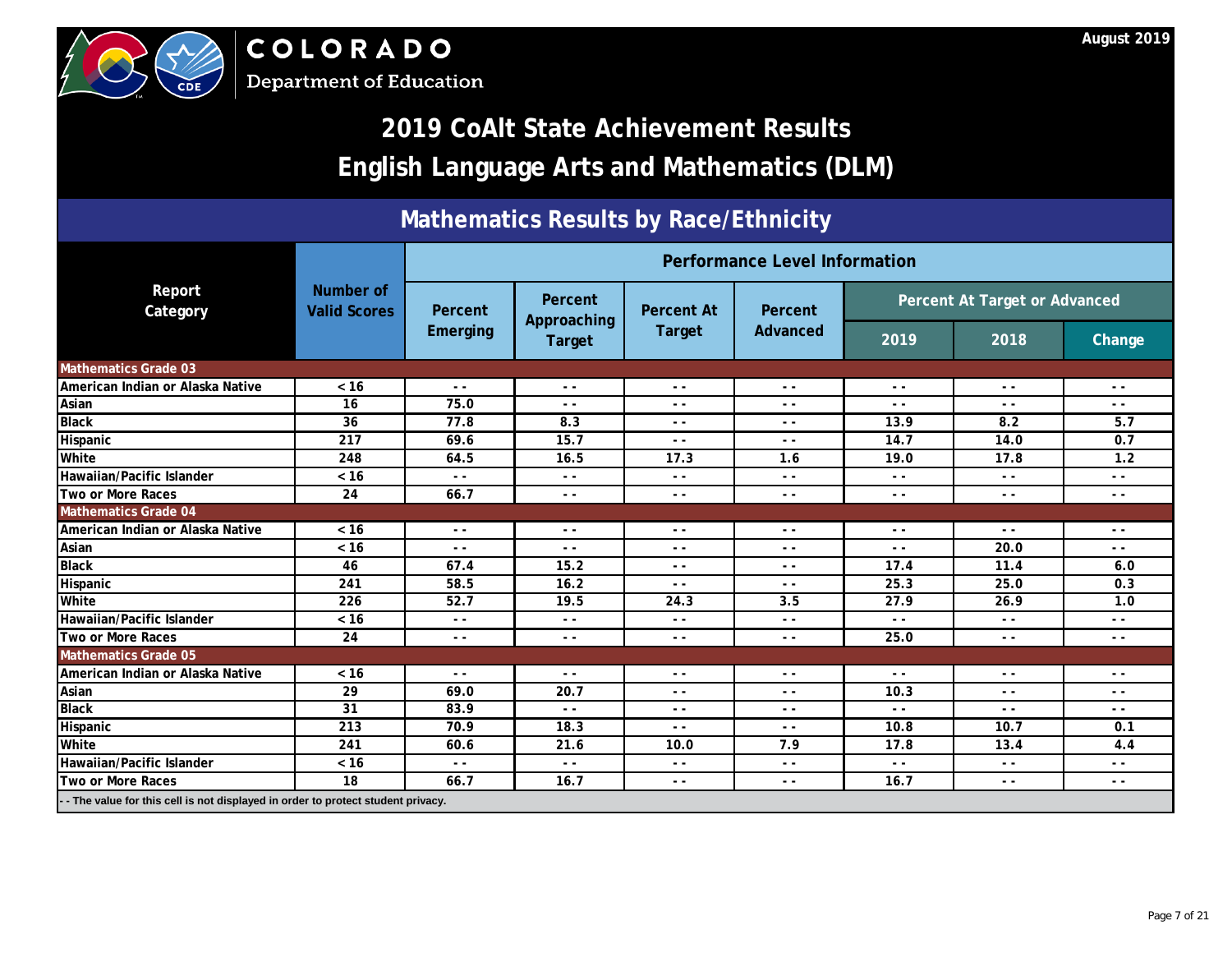



## **2019 CoAlt State Achievement Results English Language Arts and Mathematics (DLM)**

### **Mathematics Results by Race/Ethnicity**

|                                                                                   |                                  | <b>Performance LeveNnformation</b> |                                          |                                      |               |                               |                                                                                                                                                                                                                       |               |
|-----------------------------------------------------------------------------------|----------------------------------|------------------------------------|------------------------------------------|--------------------------------------|---------------|-------------------------------|-----------------------------------------------------------------------------------------------------------------------------------------------------------------------------------------------------------------------|---------------|
| Report<br>Category                                                                | Number of<br><b>Valid Scores</b> | Percent                            | Percent<br>Approaching                   | <b>Percent At</b>                    | Percent       | Percent At Target or Advanced |                                                                                                                                                                                                                       |               |
|                                                                                   |                                  | <b>Emerging</b>                    | <b>Target</b>                            | <b>Target</b>                        | Advanced      | 2019                          | 2018<br>$\sim$ $\sim$<br>$ -$<br>10.0<br>9.8<br>13.4<br>$ -$<br>$\sim$ $\sim$<br>$ -$<br>$ -$<br>$ -$<br>3.7<br>8.0<br>$ -$<br>$\sim$ $\sim$<br>$ -$<br>$ -$<br>$ -$<br>12.9<br>9.1<br>$\sim$ $\sim$<br>$\sim$ $\sim$ | <b>Change</b> |
| <b>Mathematics Grade 06</b>                                                       |                                  |                                    |                                          |                                      |               |                               |                                                                                                                                                                                                                       |               |
| American Indian or Alaska Native                                                  | $<16$                            | $\sim$ $\sim$                      | $\frac{1}{2} \left( \frac{1}{2} \right)$ | $\sim$<br>$\mathcal{C}_{1}$<br>$- -$ | $\sim$ $\sim$ | $ -$                          |                                                                                                                                                                                                                       | $ -$          |
| Asian                                                                             | $< 16$                           | $ -$                               | - -                                      |                                      | $ -$          | $ -$                          |                                                                                                                                                                                                                       | - -           |
| <b>Black</b>                                                                      | 44                               | 61.4                               | $ -$                                     |                                      | $ -$          | $ -$                          |                                                                                                                                                                                                                       | $ -$          |
| Hispanic                                                                          | 256                              | 66.8                               | 26.6                                     | 5.1                                  | 1.6           | 6.6                           |                                                                                                                                                                                                                       | $-3.2$        |
| White                                                                             | 246                              | 60.2                               | 32.9                                     | $ -$                                 | $\sim$ $\sim$ | 6.9                           |                                                                                                                                                                                                                       | $-6.5$        |
| Hawaiian/Pacific Islander                                                         | $< 16$                           | $ -$                               | $ -$                                     | $ -$                                 | $ -$          | $ -$                          |                                                                                                                                                                                                                       | - -           |
| Two or More Races                                                                 | 16                               | 68.8                               | $ -$                                     | $\sim$ $\sim$                        | $ -$          | $ -$                          |                                                                                                                                                                                                                       | $ -$          |
| <b>Mathematics Grade 07</b>                                                       |                                  |                                    |                                          |                                      |               |                               |                                                                                                                                                                                                                       |               |
| American Indian or Alaska Native                                                  | 16                               | 68.8                               | . – J                                    | $ -$                                 | $ -$          | $ -$                          |                                                                                                                                                                                                                       | $ -$          |
| Asian                                                                             | $< 16$                           | $ -$                               | $ -$                                     | $ -$                                 | $ -$          | $ -$                          |                                                                                                                                                                                                                       | $ -$          |
| <b>Black</b>                                                                      | 43                               | 81.4                               | $ -$                                     | $\sim$ $\sim$                        | $ -$          | $ -$                          |                                                                                                                                                                                                                       | $ -$          |
| Hispanic                                                                          | 252                              | 66.7                               | $\frac{1}{2} \left( \frac{1}{2} \right)$ | $ -$                                 | $ -$          | $ -$                          |                                                                                                                                                                                                                       | $ -$          |
| White                                                                             | 224                              | 61.2                               | 31.7                                     | $ -$                                 | $ -$          | 7.1                           |                                                                                                                                                                                                                       | $-0.9$        |
| Hawaiian/Pacific Islander                                                         | $< 16$                           |                                    | $ -$                                     | $ -$                                 | $ -$          | $ -$                          |                                                                                                                                                                                                                       | $ -$          |
| Two or More Races                                                                 | 24                               | 54.2                               | $\frac{1}{2} \left( \frac{1}{2} \right)$ | $ -$                                 | $ -$          | $ -$                          |                                                                                                                                                                                                                       | $ -$          |
| <b>Mathematics Grade 08</b>                                                       |                                  |                                    |                                          |                                      |               |                               |                                                                                                                                                                                                                       |               |
| American Indian or Alaska Native                                                  | $< 16$                           | $\sim$ $\sim$                      | $\frac{1}{2} \left( \frac{1}{2} \right)$ | $\sim$ $\sim$                        | $ -$          | $ -$                          |                                                                                                                                                                                                                       | $ -$          |
| Asian                                                                             | 17                               | 70.6                               | $- -$                                    | $ -$                                 | $- -$         | $ -$                          |                                                                                                                                                                                                                       | $ -$          |
| <b>Black</b>                                                                      | 39                               | 48.7                               | $ -$                                     | $- -$                                | $ -$          | $ -$                          |                                                                                                                                                                                                                       | $ -$          |
| Hispanic                                                                          | 217                              | 59.4                               | 32.3                                     | $- -$                                | $\sim$ $\sim$ | 8.3                           |                                                                                                                                                                                                                       | $-4.6$        |
| White                                                                             | 244                              | 54.9                               | 35.2                                     | $\sim$ $\sim$                        | $ -$          | 9.8                           |                                                                                                                                                                                                                       | 0.7           |
| Hawaiian/Pacific Islander                                                         | $< 16$                           | $ -$                               | $ -$                                     | $- -$                                | $ -$          | $ -$                          |                                                                                                                                                                                                                       | $ -$          |
| Two or More Races                                                                 | 18                               | 44.4                               | $ -$                                     | $\sim$ $\sim$                        | $ -$          | $\sim$ $\sim$                 |                                                                                                                                                                                                                       | $ -$          |
| - - The value for this cell is not displayed in order to protect student privacy. |                                  |                                    |                                          |                                      |               |                               |                                                                                                                                                                                                                       |               |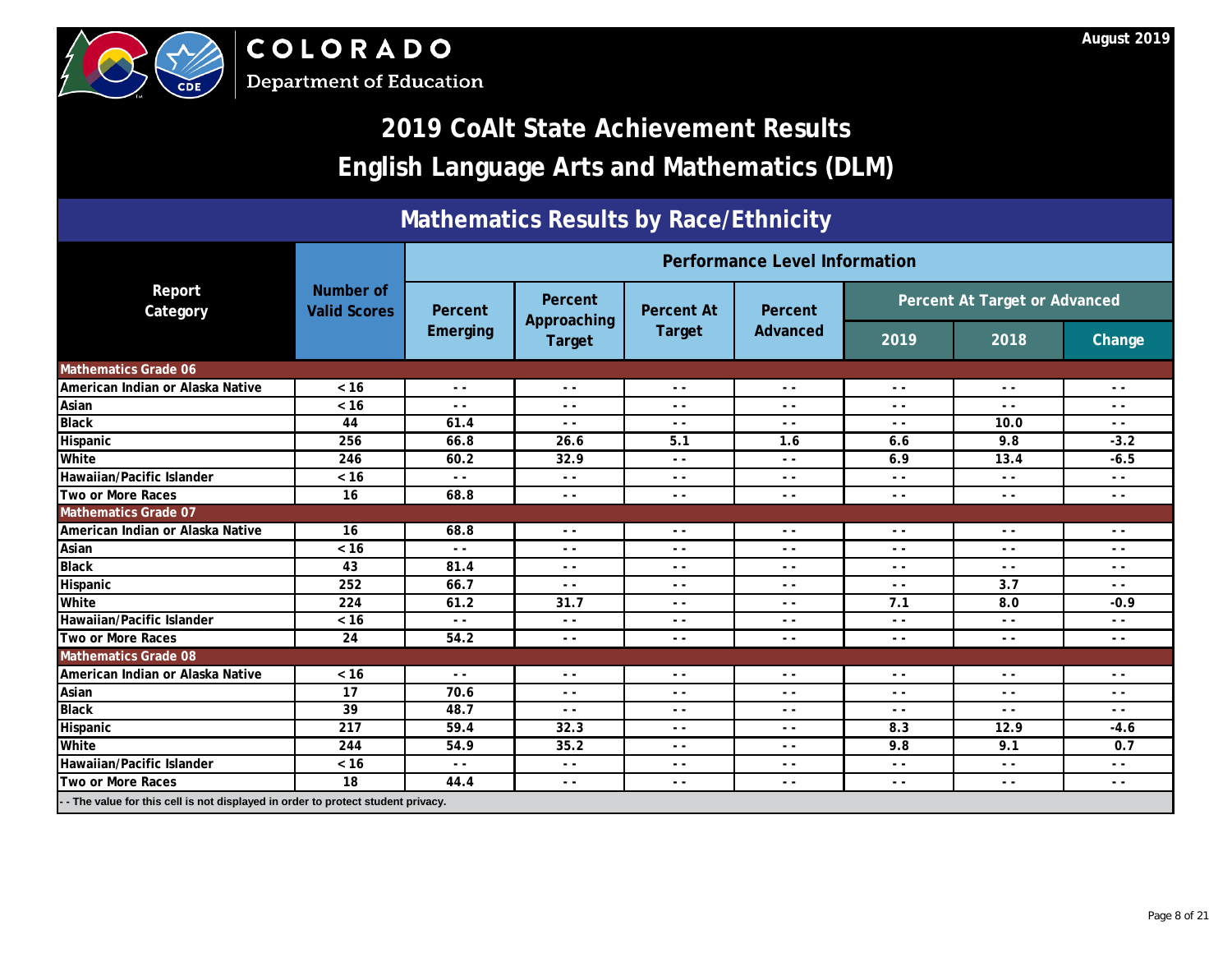



## **2019 CoAlt State Achievement Results English Language Arts and Mathematics (DLM)**

### **Mathematics Results by Race/Ethnicity**

|                                                                                   |                                         |                 |                        |                                    | <b>Performance LeveNnformation</b> |                               |               |               |
|-----------------------------------------------------------------------------------|-----------------------------------------|-----------------|------------------------|------------------------------------|------------------------------------|-------------------------------|---------------|---------------|
| Report<br>Category                                                                | <b>Number of</b><br><b>Valid Scores</b> | Percent         | Percent<br>Approaching | <b>Percent At</b><br><b>Target</b> | Percent                            | Percent At Target or Advanced |               |               |
|                                                                                   |                                         | <b>Emerging</b> | <b>Target</b>          |                                    | <b>Advanced</b>                    | 2019                          | 2018          | <b>Change</b> |
| <b>Mathematics Grade 09</b>                                                       |                                         |                 |                        |                                    |                                    |                               |               |               |
| American Indian or Alaska Native                                                  | < 16                                    | $ -$            | $ -$                   |                                    | $ -$                               | $ -$                          | $\sim$ $\sim$ | $ -$          |
| Asian                                                                             | $< 16$                                  | $\sim$ $\sim$   | $ -$                   |                                    | $ -$                               | $ -$                          | $ -$          | $ -$          |
| <b>Black</b>                                                                      | 50                                      | 48.0            | 40.0                   |                                    | $- -$                              | 12.0                          | 19.6          | $-7.6$        |
| Hispanic                                                                          | 231                                     | 55.0            | 35.9                   | $\mathbf{z}$                       | $\sim$ $\sim$                      | 9.1                           | 9.4           | $-0.3$        |
| White                                                                             | 248                                     | 48.0            | 41.1                   | $ -$                               | $ -$                               | 10.9                          | 10.1          | 0.8           |
| <b>Two or More Races</b>                                                          | 18                                      | 66.7            | $ -$                   | $ -$                               | $ -$                               | $ -$                          | $\sim$ $\sim$ | $ -$          |
| <b>Mathematics Grade 10</b>                                                       |                                         |                 |                        |                                    |                                    |                               |               |               |
| American Indian or Alaska Native                                                  | $< 16$                                  | $\sim$ $\sim$   | X<br>╲                 | $ -$                               | $ -$                               | - -                           | $ -$          | $ -$          |
| Asian                                                                             | 21                                      | 71.4            | $ \frac{1}{2}$         | $ -$                               | $ -$                               | $ -$                          |               | $ -$          |
| <b>Black</b>                                                                      | 45                                      | 33.3            | 44.4                   | $ -$                               | $\sim$ $\sim$                      | 22.2                          | 12.5          | 9.7           |
| Hispanic                                                                          | 222                                     | 56.8            | 34.2                   | $ -$                               | $\sim$ $\sim$                      | 9.0                           | 7.5           | 1.5           |
| White                                                                             | 245                                     | 56.7            | 33.9                   | $ -$                               | $ -$                               | 9.4                           | 10.8          | $-1.4$        |
| Hawaiian/Pacific Islander                                                         | $< 16$                                  | $ -$            | $ -$                   | $ -$                               | $\sim$ $\sim$                      | $ -$                          | $\sim$ $\sim$ | $ -$          |
| Two or More Races                                                                 | < 16                                    |                 | $\sim$ $\sim$          | $- -$                              | $ -$                               | $ -$                          | $ -$          | $ -$          |
| <b>Mathematics Grade 11</b>                                                       |                                         |                 |                        |                                    |                                    |                               |               |               |
| American Indian or Alaska Native                                                  | $< 16$                                  |                 | $ -$                   | $ -$                               | $ -$                               | $ -$                          | $ -$          | $ -$          |
| Asian                                                                             | $< 16$                                  | $ -$            | $ -$                   | $ -$                               | $ -$                               | $ -$                          | $ -$          | $ -$          |
| <b>Black</b>                                                                      | 35                                      | 62.9            | $ -$                   | $ -$                               | $ -$                               | $ -$                          | $\sim$ $\sim$ | $ -$          |
| Hispanic                                                                          | 200                                     | 61.0            | $ -$                   | $ -$                               | $ -$                               | $ -$                          | 4.3           | $ -$          |
| White                                                                             | 223                                     | 48.4            | 44.4                   | $ -$                               | $ -$                               | 7.2                           | 1.6           | 5.6           |
| Hawaiian/Pacific Islander                                                         | < 16                                    | $ -$            | $ -$                   | $ -$                               | $ -$                               | - -                           | $\sim$ $\sim$ | $ -$          |
| <b>Two or More Races</b>                                                          | $< 16$                                  | $\sim$ $\sim$   | $\sim$ $\sim$          | $ -$                               | $ -$                               | $\sim$ $\sim$                 | $ -$          | $ -$          |
| - - The value for this cell is not displayed in order to protect student privacy. |                                         |                 |                        |                                    |                                    |                               |               |               |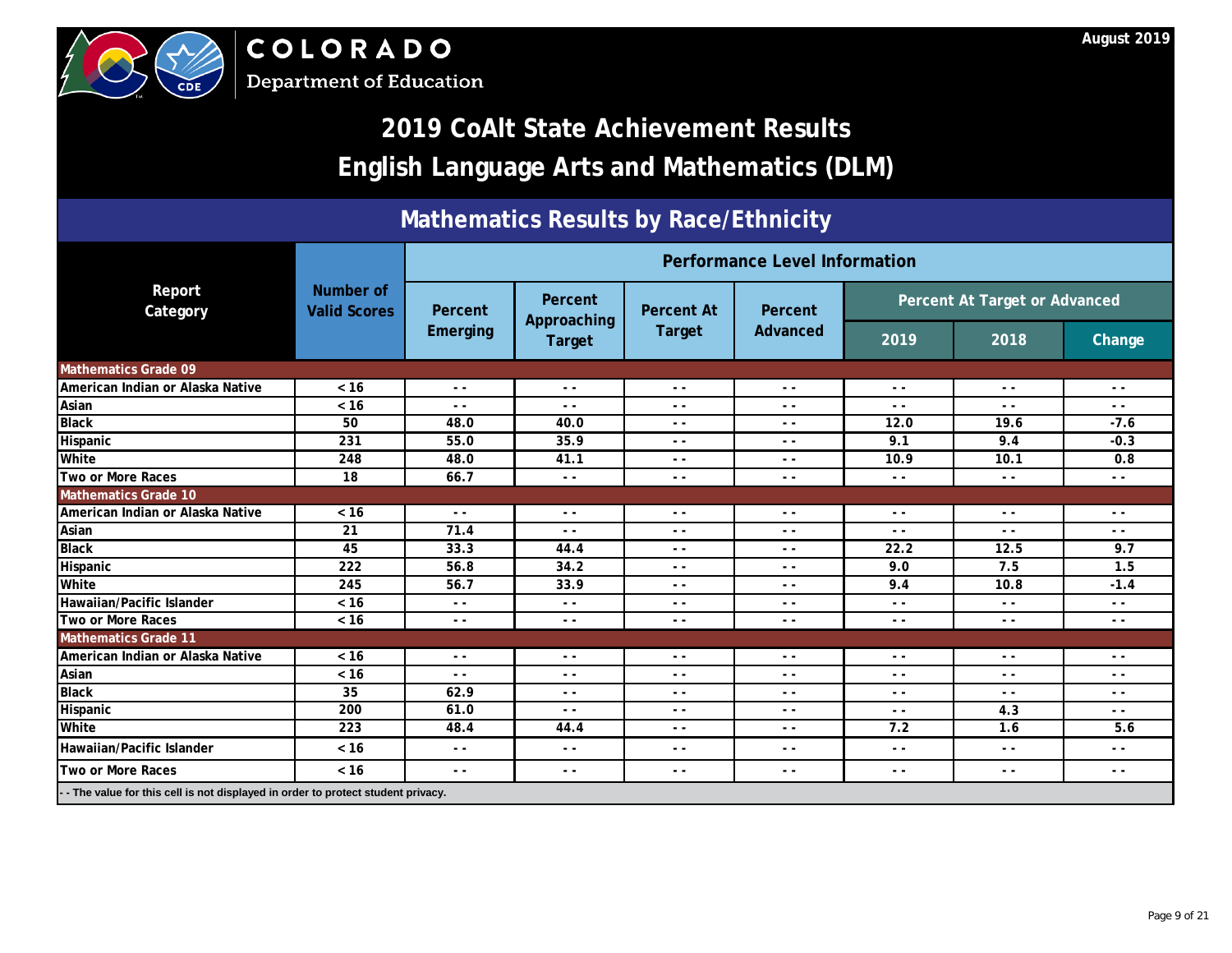



**Department of Education** 

|                                                                                 |                                  |                   |                        |                          | Performance Level Information |      |                               |        |
|---------------------------------------------------------------------------------|----------------------------------|-------------------|------------------------|--------------------------|-------------------------------|------|-------------------------------|--------|
| Report<br>Category                                                              | Number of<br><b>Valid Scores</b> | <b>Percent</b>    | Percent<br>Approaching | <b>Percent At</b>        | Percent                       |      | Percent At Target or Advanced |        |
|                                                                                 |                                  | <b>Emerging</b>   | Target                 | <b>Target</b>            | Advanced                      | 2019 | 2018                          | Change |
| <b>English Language Arts Grade 03</b>                                           |                                  |                   |                        |                          |                               |      |                               |        |
| <b>Free/Reduced Lunch Eligible</b>                                              | 332                              | 63.3              | 19.3                   | $ -$                     | $ -$                          | 17.5 | 19.0                          | $-1.5$ |
| Not Free/Reduced Lunch Eligible                                                 | 217                              | 70.5              | 16.1                   | $\blacktriangle$         | $ -$                          | 13.4 | 14.2                          | $-0.8$ |
| English Language Arts Grade 04                                                  |                                  |                   |                        |                          |                               |      |                               |        |
| <b>Free/Reduced Lunch Eligible</b>                                              | 339                              | 48.4              | 32.2                   | $\overline{\mathcal{L}}$ | $ -$                          | 19.5 | 24.9                          | $-5.4$ |
| Not Free/Reduced Lunch Eligible                                                 | 225                              | 62.7              | 21.8                   | $ -$                     | $ -$                          | 15.6 | 24.5                          | $-8.9$ |
| <b>English Language Arts Grade 05</b>                                           |                                  |                   |                        |                          |                               |      |                               |        |
| Free/Reduced Lunch Eligible                                                     | 329                              | 50.2              | 21.0                   | 26.1                     | 2.7                           | 28.9 | 33.5                          | $-4.6$ |
| Not Free/Reduced Lunch Eligible                                                 | 215                              | 53.0              | 17.7                   | 24.7                     | 4.7                           | 29.3 | 26.2                          | 3.1    |
| English Language Arts Grade 06                                                  |                                  |                   |                        |                          |                               |      |                               |        |
| <b>Free/Reduced Lunch Eligible</b>                                              | 350                              | 53.1              | 24.0                   | 19.1                     | 3.7                           | 22.9 | 30.6                          | $-7.7$ |
| Not Free/Reduced Lunch Eligible                                                 | 239                              | 53.6              | 26.8                   | 14.6                     | 5.0                           | 19.7 | 23.9                          | $-4.2$ |
| English Language Arts Grade 07                                                  |                                  |                   |                        |                          |                               |      |                               |        |
| <b>Free/Reduced Lunch Eligible</b>                                              | 353                              | 32.3              | 27.2                   | 28.3                     | 12.2                          | 40.5 | 41.1                          | $-0.6$ |
| Not Free/Reduced Lunch Eligible                                                 | 222                              | 40.1              | 27.9                   | 23.4                     | 8.6                           | 32.0 | 38.0                          | $-6.0$ |
| English Language Arts Grade 08                                                  |                                  |                   |                        |                          |                               |      |                               |        |
| <b>Free/Reduced Lunch Eligible</b>                                              | 301                              | $\overline{31.6}$ | 28.2                   | 32.2                     | 8.0                           | 40.2 | 41.9                          | $-1.7$ |
| Not Free/Reduced Lunch Eligible                                                 | 252                              | 33.7              | 29.0                   | 28.2                     | 9.1                           | 37.3 | 32.9                          | 4.4    |
| English Language Arts Grade 09                                                  |                                  |                   |                        |                          |                               |      |                               |        |
| <b>Free/Reduced Lunch Eligible</b>                                              | 335                              | 30.4              | 34.9                   | 29.6                     | 5.1                           | 34.6 | 33.8                          | 0.8    |
| Not Free/Reduced Lunch Eligible                                                 | 239                              | 38.9              | 31.8                   | 25.1                     | 4.2                           | 29.3 | 28.5                          | 0.8    |
| <b>English Language Arts Grade 10</b>                                           |                                  |                   |                        |                          |                               |      |                               |        |
| <b>Free/Reduced Lunch Eligible</b>                                              | 302                              | 21.9              | 38.4                   | 34.4                     | 5.3                           | 39.7 | 44.0                          | $-4.3$ |
| Not Free/Reduced Lunch Eligible                                                 | 253                              | 36.0              | 22.5                   | 34.8                     | 6.7                           | 41.5 | 36.7                          | 4.8    |
| English Language Arts Grade 11                                                  |                                  |                   |                        |                          |                               |      |                               |        |
| <b>Free/Reduced Lunch Eligible</b>                                              | 267                              | 26.6              | 33.7                   | 35.2                     | 4.5                           | 39.7 | 34.4                          | 5.3    |
| Not Free/Reduced Lunch Eligible                                                 | 222                              | 30.2              | 40.5                   | 27.5                     | 1.8                           | 29.3 | 36.6                          | $-7.3$ |
| - The value for this cell is not displayed in order to protect student privacy. |                                  |                   |                        |                          |                               |      |                               |        |

### **August 2019**

## **2019 CoAlt State Achievement Results English Language Arts and Mathematics (DLM)**

### **English Language Arts Results by Free/Reduced Lunch Status**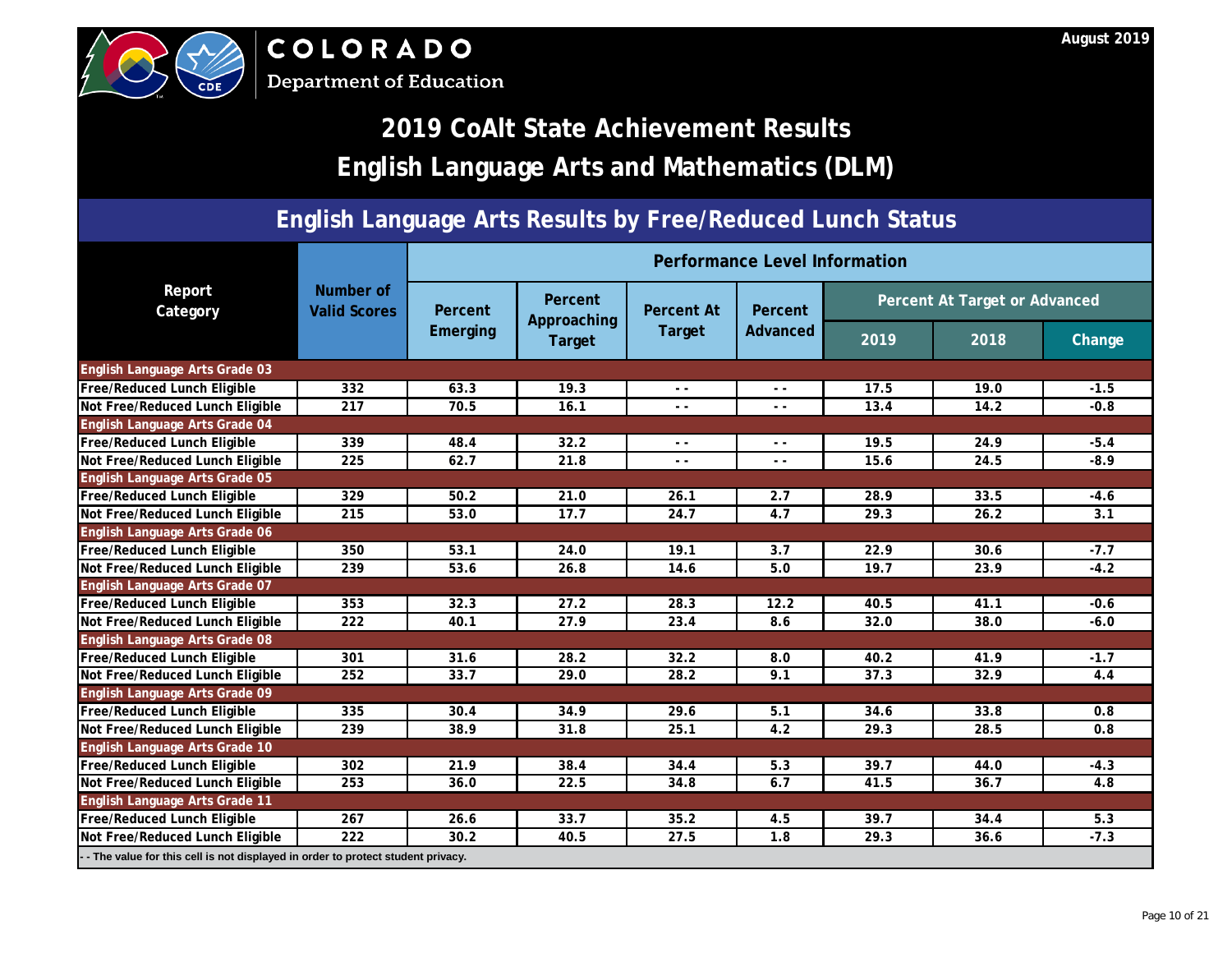

COLORADO

**Department of Education** 

|                                                                                  |                                  |                 |                               |                   | Performance Level Information |      |                               |        |
|----------------------------------------------------------------------------------|----------------------------------|-----------------|-------------------------------|-------------------|-------------------------------|------|-------------------------------|--------|
| Report<br>Category                                                               | Number of<br><b>Valid Scores</b> | Percent         | <b>Percent</b><br>Approaching | <b>Percent At</b> | Percent                       |      | Percent At Target or Advanced |        |
|                                                                                  |                                  | <b>Emerging</b> | Target                        | <b>Target</b>     | Advanced                      | 2019 | 2018                          | Change |
| <b>Mathematics Grade 03</b>                                                      |                                  |                 |                               |                   |                               |      |                               |        |
| <b>Free/Reduced Lunch Eligible</b>                                               | 333                              | 64.6            | 17.4                          | 17.1              | 0.9                           | 18.0 | 16.0                          | 2.0    |
| Not Free/Reduced Lunch Eligible                                                  | 217                              | 71.4            | 15.7                          | 10.6.             | 2.3                           | 12.9 | 13.3                          | $-0.4$ |
| <b>Mathematics Grade 04</b>                                                      |                                  |                 |                               |                   |                               |      |                               |        |
| <b>Free/Reduced Lunch Eligible</b>                                               | 339                              | 53.4            | 18.0                          | 24.8              | 3.8                           | 28.6 | 25.3                          | 3.3    |
| Not Free/Reduced Lunch Eligible                                                  | 224                              | 62.1            | 16.1                          | 20.1              | 1.8                           | 21.9 | 24.1                          | $-2.2$ |
| <b>Mathematics Grade 05</b>                                                      |                                  |                 |                               |                   |                               |      |                               |        |
| <b>Free/Reduced Lunch Eligible</b>                                               | 328                              | 64.9            | $20.4^*$                      | 10.4              | 4.3                           | 14.6 | 12.5                          | 2.1    |
| Not Free/Reduced Lunch Eligible                                                  | 215                              | 68.4            | 18.1                          | 7.0               | 6.5                           | 13.5 | 10.7                          | 2.8    |
| <b>Mathematics Grade 06</b>                                                      |                                  |                 |                               |                   |                               |      |                               |        |
| <b>Free/Reduced Lunch Eligible</b>                                               | 351                              | 62.4            | 32.2                          | 4.3               | 1.1                           | 5.4  | 12.6                          | $-7.2$ |
| Not Free/Reduced Lunch Eligible                                                  | 238                              | 63.9            | 27.7                          | 5.0               | 3.4                           | 8.4  | 9.5                           | $-1.1$ |
| <b>Mathematics Grade 07</b>                                                      |                                  |                 |                               |                   |                               |      |                               |        |
| Free/Reduced Lunch Eligible                                                      | 352                              | 61.4            | 32.1                          | $ -$              | $\sim$ $\sim$                 | 6.5  | 5.4                           | 1.1    |
| Not Free/Reduced Lunch Eligible                                                  | 221                              | 69.2            | 26.7                          | $- -$             | $ -$                          | 4.1  | 7.1                           | $-3.0$ |
| <b>Mathematics Grade 08</b>                                                      |                                  |                 |                               |                   |                               |      |                               |        |
| <b>Free/Reduced Lunch Eligible</b>                                               | 301                              | 53.8            | 38.5                          | $ -$              | $ -$                          | 7.6  | 13.0                          | $-5.4$ |
| Not Free/Reduced Lunch Eligible                                                  | 252                              | 59.1            | 31.0                          | $ -$              | $ -$                          | 9.9  | 5.4                           | 4.5    |
| <b>Mathematics Grade 09</b>                                                      |                                  |                 |                               |                   |                               |      |                               |        |
| <b>Free/Reduced Lunch Eligible</b>                                               | 334                              | 48.8            | 40.1                          | $ -$              | $ -$                          | 11.1 | 12.0                          | $-0.9$ |
| Not Free/Reduced Lunch Eligible                                                  | 238                              | 56.3            | 35.3                          | $\sim$ $\sim$     | $ -$                          | 8.4  | 9.0                           | $-0.6$ |
| <b>Mathematics Grade 10</b>                                                      |                                  |                 |                               |                   |                               |      |                               |        |
| Free/Reduced Lunch Eligible                                                      | 301                              | 50.5            | 37.5                          | $\sim$ $\sim$     | $ -$                          | 12.0 | 10.7                          | 1.3    |
| Not Free/Reduced Lunch Eligible                                                  | 253                              | 60.5            | 31.2                          | $\sim$ $\sim$     | $- -$                         | 8.3  | 9.7                           | $-1.4$ |
| <b>Mathematics Grade 11</b>                                                      |                                  |                 |                               |                   |                               |      |                               |        |
| <b>Free/Reduced Lunch Eligible</b>                                               | 265                              | 52.5            | 42.3                          | $ -$              | $ -$                          | 5.3  | 2.9                           | 2.4    |
| Not Free/Reduced Lunch Eligible                                                  | 222                              | 59.0            | 36.0                          | $- -$             | $ -$                          | 5.0  | 3.4                           | 1.6    |
| -- The value for this cell is not displayed in order to protect student privacy. |                                  |                 |                               |                   |                               |      |                               |        |

### **August 2019**

## **2019 CoAlt State Achievement Results English Language Arts and Mathematics (DLM)**

### **Mathematics Results by Free/Reduced Lunch Status**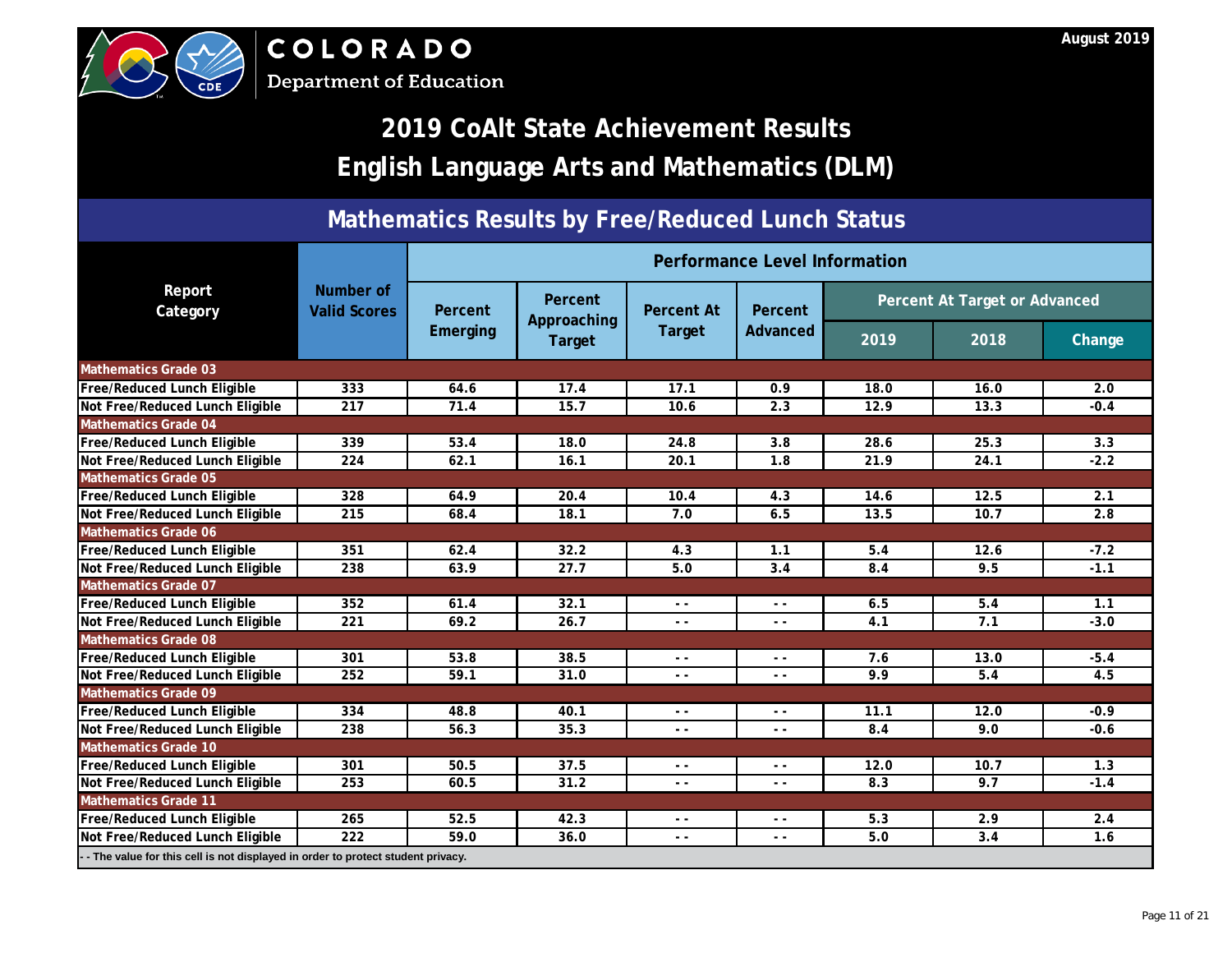| <b>CDE</b>                                                                      |                                                                                                   | COLORADO<br><b>Department of Education</b> |                                                                                         |        |                               |      |      | August 2019 |  |  |  |  |  |
|---------------------------------------------------------------------------------|---------------------------------------------------------------------------------------------------|--------------------------------------------|-----------------------------------------------------------------------------------------|--------|-------------------------------|------|------|-------------|--|--|--|--|--|
|                                                                                 | <b>2019 CoAlt State Achievement Results</b><br><b>English Language Arts and Mathematics (DLM)</b> |                                            |                                                                                         |        |                               |      |      |             |  |  |  |  |  |
| <b>English Language Arts Results by Special Programs Status</b>                 |                                                                                                   |                                            |                                                                                         |        |                               |      |      |             |  |  |  |  |  |
|                                                                                 |                                                                                                   |                                            |                                                                                         |        | Performance Level Information |      |      |             |  |  |  |  |  |
| Report<br>Category                                                              | Number of<br><b>Valid Scores</b>                                                                  | Percent                                    | Percent At Target or Advanced<br>Percent<br>Percent<br><b>Percent At</b><br>Approaching |        |                               |      |      |             |  |  |  |  |  |
|                                                                                 |                                                                                                   | <b>Emerging</b>                            | Target                                                                                  | Target | Advanced                      | 2019 | 2018 | Change      |  |  |  |  |  |
| English Language Arts Grade 03                                                  |                                                                                                   |                                            |                                                                                         |        |                               |      |      |             |  |  |  |  |  |
| Title I                                                                         | 308                                                                                               | 65.6                                       | 17.9                                                                                    | $ -$   | $ -$                          | 16.6 | 19.0 | $-2.4$      |  |  |  |  |  |
| <b>Not Title I</b>                                                              | 241                                                                                               | 66.8                                       | 18.3                                                                                    | $ -$   |                               | 14.9 | 14.7 | 0.2         |  |  |  |  |  |
| English Language Arts Grade 04                                                  |                                                                                                   |                                            |                                                                                         |        |                               |      |      |             |  |  |  |  |  |
| Title I                                                                         | 302                                                                                               | 50.0                                       | 30.5                                                                                    |        | $ -$                          | 19.5 | 23.8 | $-4.3$      |  |  |  |  |  |
| Not Title I                                                                     | 262                                                                                               | 58.8                                       | 25.2                                                                                    |        | $ -$                          | 16.0 | 26.0 | $-10.0$     |  |  |  |  |  |
| English Language Arts Grade 05                                                  |                                                                                                   |                                            |                                                                                         |        |                               |      |      |             |  |  |  |  |  |
| Title I                                                                         | 296                                                                                               | 50.0                                       | 23.0                                                                                    | 23.6   | 3.4                           | 27.0 | 29.6 | $-2.6$      |  |  |  |  |  |
| Not Title I                                                                     | 248                                                                                               | 52.8                                       | 15.7                                                                                    | 27.8   | 3.6                           | 31.5 | 31.6 | $-0.1$      |  |  |  |  |  |
| <b>English Language Arts Grade 06</b>                                           |                                                                                                   |                                            |                                                                                         |        |                               |      |      |             |  |  |  |  |  |
| Title I                                                                         | 211                                                                                               | 56.9                                       | 27.0                                                                                    | 11.8   | 4.3                           | 16.1 | 27.1 | $-11.0$     |  |  |  |  |  |
| Not Title I                                                                     | 378                                                                                               | 51.3                                       | 241                                                                                     | 20.4   | 4.2                           | 24.6 | 28.6 | $-4.0$      |  |  |  |  |  |
| English Language Arts Grade 07                                                  | 184                                                                                               |                                            |                                                                                         | 25.5   | 12.0                          | 37.5 | 43.0 | $-5.5$      |  |  |  |  |  |
| Title I<br>Not Title I                                                          | 391                                                                                               | 34.2<br>35.8                               | 28.3<br>27.1                                                                            | 26.9   | 10.2                          | 37.1 | 38.3 | $-1.2$      |  |  |  |  |  |
| English Language Arts Grade 08                                                  |                                                                                                   |                                            |                                                                                         |        |                               |      |      |             |  |  |  |  |  |
| Title I                                                                         | 183                                                                                               | 34.4                                       | 27.3                                                                                    | 31.7   | 6.6                           | 38.3 | 34.4 | 3.9         |  |  |  |  |  |
| Not Title I                                                                     | 370                                                                                               | (31.6)                                     | 29.2                                                                                    | 29.7   | 9.5                           | 39.2 | 40.3 | $-1.1$      |  |  |  |  |  |
| English Language Arts Grade 09                                                  |                                                                                                   |                                            |                                                                                         |        |                               |      |      |             |  |  |  |  |  |
| <b>Title I</b>                                                                  | 83                                                                                                | 33.7                                       | 34.9                                                                                    | 25.3   | 6.0                           | 31.3 | 21.6 | 9.7         |  |  |  |  |  |
| Not Title I                                                                     | 491                                                                                               | 34.0                                       | 33.4                                                                                    | 28.1   | 4.5                           | 32.6 | 33.0 | $-0.4$      |  |  |  |  |  |
| English Language Arts Grade 10                                                  |                                                                                                   |                                            |                                                                                         |        |                               |      |      |             |  |  |  |  |  |
| Title I                                                                         | 80                                                                                                | 32.5                                       | 37.5                                                                                    | 23.8   | 6.3                           | 30.0 | 32.2 | $-2.2$      |  |  |  |  |  |
| <b>Not Title I</b>                                                              | 475                                                                                               | 27.6                                       | 30.1                                                                                    | 36.4   | 5.9                           | 42.3 | 41.9 | 0.4         |  |  |  |  |  |
| <b>English Language Arts Grade 11</b>                                           |                                                                                                   |                                            |                                                                                         |        |                               |      |      |             |  |  |  |  |  |
| Title I                                                                         | 59                                                                                                | 27.1                                       | 44.1                                                                                    | 23.7   | 5.1                           | 28.8 | 37.0 | $-8.2$      |  |  |  |  |  |
| <b>Not Title I</b>                                                              | 430                                                                                               | 28.4                                       | 35.8                                                                                    | 32.8   | 3.0                           | 35.8 | 35.2 | 0.6         |  |  |  |  |  |
| - The value for this cell is not displayed in order to protect student privacy. |                                                                                                   |                                            |                                                                                         |        |                               |      |      |             |  |  |  |  |  |



# **2019 CoAlt State Achievement Results**

### **English Language Arts Results by Special Programs Status**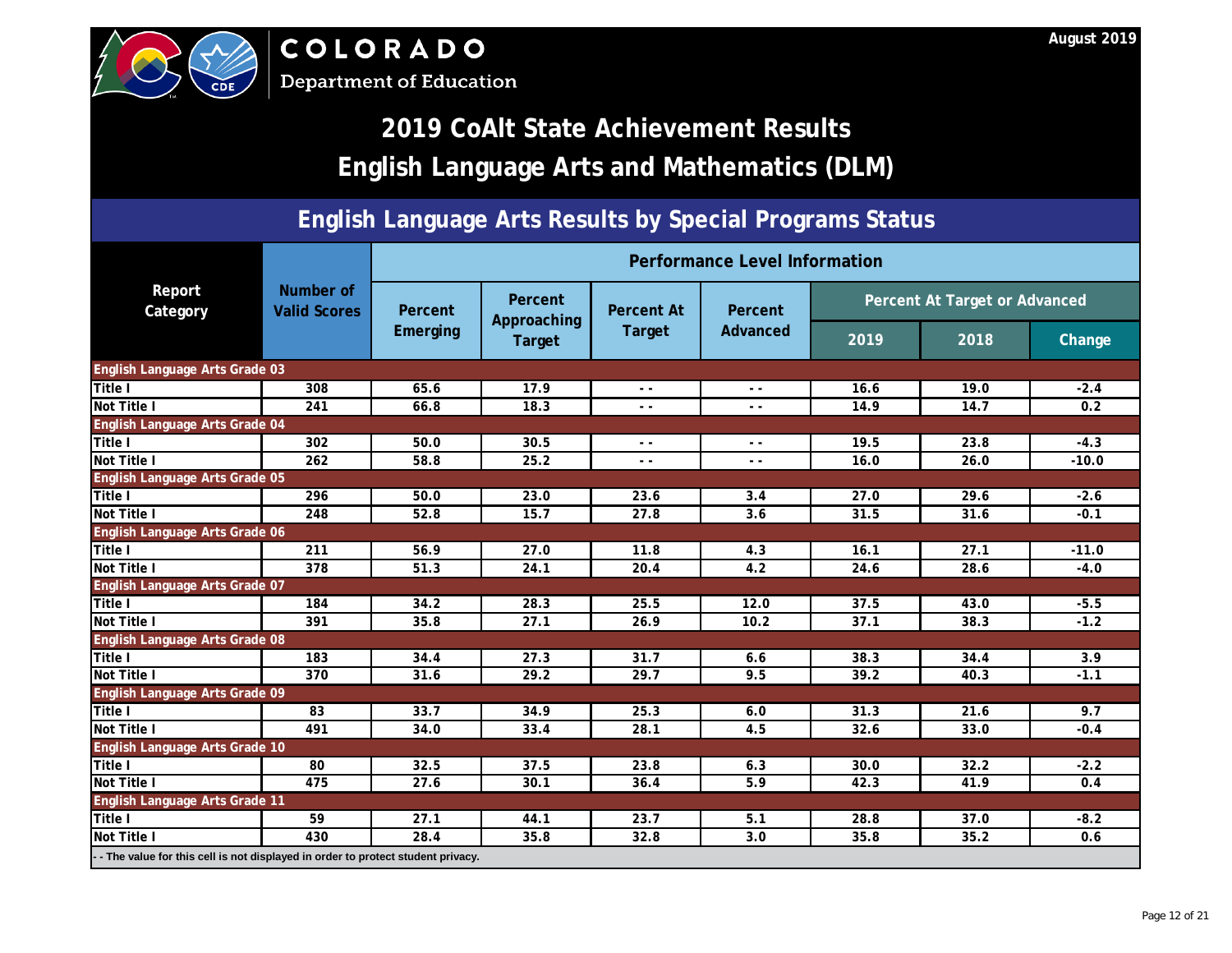| <b>CDE</b>                                                                        | August 2019<br>COLORADO<br><b>Department of Education</b> |                 |                                                                                                |               |                                                                                            |      |      |               |  |  |  |
|-----------------------------------------------------------------------------------|-----------------------------------------------------------|-----------------|------------------------------------------------------------------------------------------------|---------------|--------------------------------------------------------------------------------------------|------|------|---------------|--|--|--|
|                                                                                   |                                                           |                 |                                                                                                |               | 2019 CoAlt State Achievement Results<br><b>English Language Arts and Mathematics (DLM)</b> |      |      |               |  |  |  |
| <b>Mathematics Results by Special Programs Status</b>                             |                                                           |                 |                                                                                                |               |                                                                                            |      |      |               |  |  |  |
|                                                                                   |                                                           |                 |                                                                                                |               | Performance Level Information                                                              |      |      |               |  |  |  |
| Report<br>Category                                                                | Number of<br><b>Valid Scores</b>                          | Percent         | <b>Percent</b><br>Percent At Target or Advanced<br>Percent<br><b>Percent At</b><br>Approaching |               |                                                                                            |      |      |               |  |  |  |
|                                                                                   |                                                           | <b>Emerging</b> | Target                                                                                         | Target        | Advanced                                                                                   | 2019 | 2018 | <b>Change</b> |  |  |  |
| <b>Mathematics Grade 03</b>                                                       |                                                           |                 |                                                                                                |               |                                                                                            |      |      |               |  |  |  |
| Title I                                                                           | 309                                                       | 68.0            | 14.2                                                                                           | 16.2          | 1.6                                                                                        | 17.8 | 18.7 | $-0.9$        |  |  |  |
| Not Title I                                                                       | 241                                                       | 66.4            | 19.9                                                                                           | 12.4          | 1.2                                                                                        | 13.7 | 10.5 | 3.2           |  |  |  |
| <b>Mathematics Grade 04</b>                                                       |                                                           |                 |                                                                                                |               |                                                                                            |      |      |               |  |  |  |
| Title I                                                                           | 302                                                       | 52.0            | 19.2                                                                                           | 25.2          | 3.6                                                                                        | 28.8 | 25.1 | 3.7           |  |  |  |
| <b>Not Title I</b>                                                                | 261                                                       | 62.5            | 14.9                                                                                           | 20.3          | 2.3                                                                                        | 22.6 | 24.5 | $-1.9$        |  |  |  |
| <b>Mathematics Grade 05</b>                                                       |                                                           |                 |                                                                                                |               |                                                                                            |      |      |               |  |  |  |
| Title I                                                                           | 295                                                       | 66.8            | 19.0                                                                                           | 10.2          | 4.1                                                                                        | 14.2 | 10.2 | 4.0           |  |  |  |
| Not Title I                                                                       | 248                                                       | 65.7            | 20.2                                                                                           | 7.7           | 6.5                                                                                        | 14.1 | 13.5 | 0.6           |  |  |  |
| <b>Mathematics Grade 06</b>                                                       |                                                           |                 |                                                                                                |               |                                                                                            |      |      |               |  |  |  |
| <b>Title I</b>                                                                    | 211                                                       | 64.9            | 30.3                                                                                           | 3.3           | 1.4                                                                                        | 4.7  | 11.2 | $-6.5$        |  |  |  |
| Not Title I                                                                       | 378                                                       | 61.9            | 30.4                                                                                           | 5.3           | 2.4                                                                                        | 7.7  | 11.6 | $-3.9$        |  |  |  |
| <b>Mathematics Grade 07</b>                                                       |                                                           |                 |                                                                                                |               |                                                                                            |      |      |               |  |  |  |
| Title I                                                                           | 183                                                       | 66.1            | 28.4                                                                                           | $ -$          | $ -$                                                                                       | 5.5  | 4.3  | 1.2           |  |  |  |
| Not Title I                                                                       | 390                                                       | 63.6            | 30.8                                                                                           | $\sim$ $\sim$ | $\sim$ $\sim$                                                                              | 5.6  | 7.0  | $-1.4$        |  |  |  |
| <b>Mathematics Grade 08</b>                                                       |                                                           |                 |                                                                                                |               |                                                                                            |      |      |               |  |  |  |
| Title I                                                                           | 183                                                       | 53.6            | 38.8                                                                                           | $\sim$ $\sim$ | $ -$                                                                                       | 7.7  | 12.8 | $-5.1$        |  |  |  |
| Not Title I                                                                       | 370                                                       | (57.6)          | 33.2                                                                                           | $\sim$ $\sim$ | $ -$                                                                                       | 9.2  | 8.3  | 0.9           |  |  |  |
| <b>Mathematics Grade 09</b>                                                       |                                                           |                 |                                                                                                |               |                                                                                            |      |      |               |  |  |  |
| <b>Title I</b>                                                                    | 83                                                        | 49.4            | 45.8                                                                                           | $\sim$ $\sim$ | $ -$                                                                                       | 4.8  | 8.1  | $-3.3$        |  |  |  |
| <b>Not Title I</b>                                                                | 489                                                       | 52.4            | 36.8                                                                                           | $\sim$ $\sim$ | $ -$                                                                                       | 10.8 | 11.1 | $-0.3$        |  |  |  |
| <b>Mathematics Grade 10</b>                                                       |                                                           |                 |                                                                                                |               |                                                                                            |      |      |               |  |  |  |
| Title I                                                                           | 81                                                        | 56.8            | 37.0                                                                                           | $\sim$ $\sim$ | $ -$                                                                                       | 6.2  | 8.5  | $-2.3$        |  |  |  |
| <b>Not Title I</b>                                                                | 473                                                       | 54.8            | 34.2                                                                                           | $\sim$ $\sim$ | $- -$                                                                                      | 11.0 | 10.5 | 0.5           |  |  |  |
| <b>Mathematics Grade 11</b>                                                       |                                                           |                 |                                                                                                |               |                                                                                            |      |      |               |  |  |  |
| Title I                                                                           | 58                                                        | 60.3            | 34.5                                                                                           | $ -$          | $ -$                                                                                       | 5.2  | 7.4  | $-2.2$        |  |  |  |
| <b>Not Title I</b>                                                                | 429                                                       | 54.8            | 40.1                                                                                           | $\sim$ $\sim$ | $ -$                                                                                       | 5.1  | 2.6  | 2.5           |  |  |  |
| - - The value for this cell is not displayed in order to protect student privacy. |                                                           |                 |                                                                                                |               |                                                                                            |      |      |               |  |  |  |



# **2019 CoAlt State Achievement Results**

### **Mathematics Results by Special Programs Status**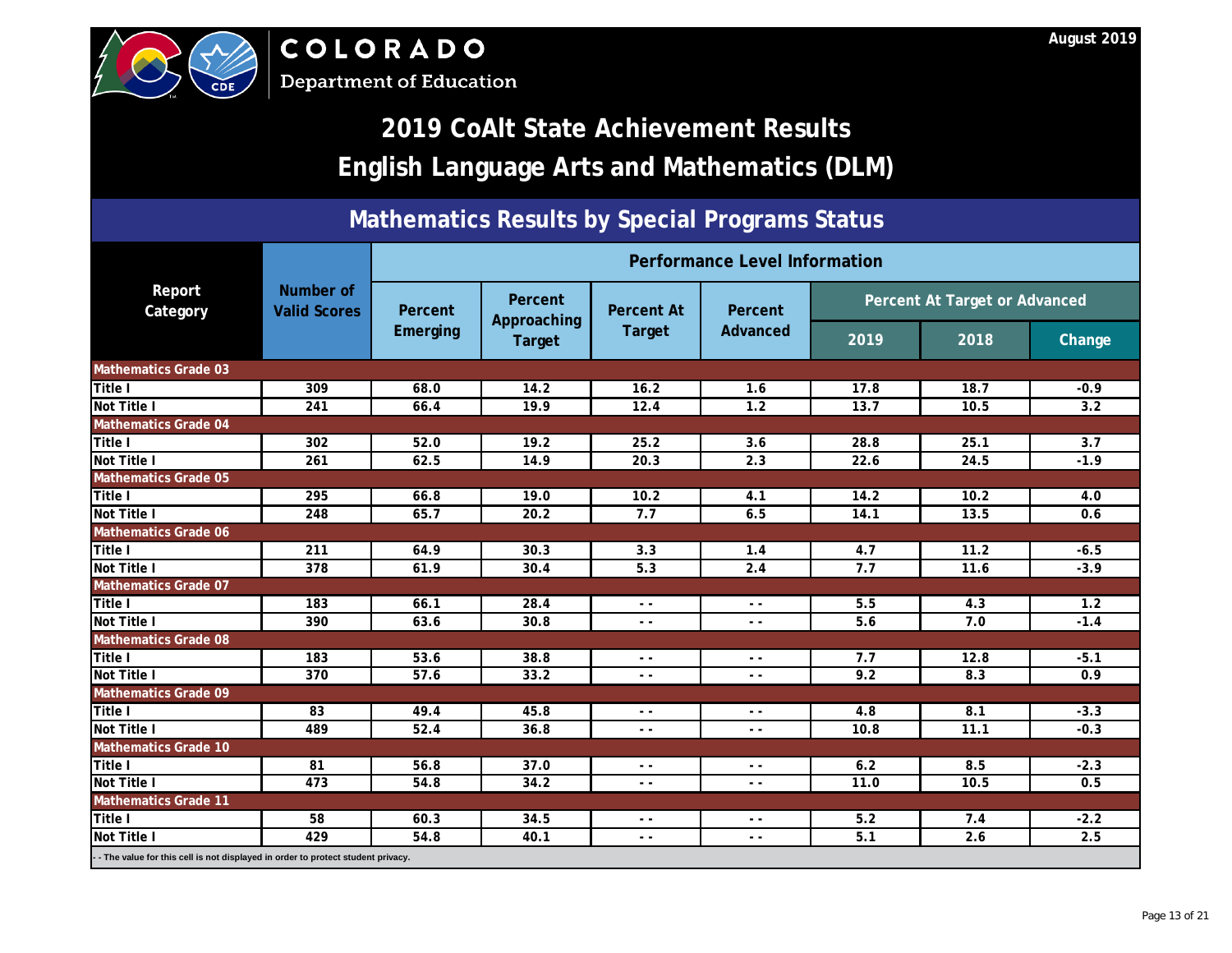

|                                                                                           |                                  |                 |                               |                          | Performance Level Information            |                                                                                 |                                          |               |  |
|-------------------------------------------------------------------------------------------|----------------------------------|-----------------|-------------------------------|--------------------------|------------------------------------------|---------------------------------------------------------------------------------|------------------------------------------|---------------|--|
| Report<br>Category                                                                        | Number of<br><b>Valid Scores</b> | Percent         | <b>Percent</b><br>Approaching | <b>Percent At</b>        | <b>Percent</b>                           | Percent At Target or Advanced                                                   |                                          |               |  |
|                                                                                           |                                  | <b>Emerging</b> | Target                        | <b>Target</b>            | <b>Advanced</b>                          | 2019                                                                            | 2018                                     | Change        |  |
| English Language Arts Grade 03                                                            |                                  |                 |                               |                          |                                          |                                                                                 |                                          |               |  |
| English Learner (EL)                                                                      | 108                              | 69.4            | 20.4                          | $\overline{\mathcal{L}}$ | $ -$                                     | 10.2                                                                            | <b>NA</b>                                | <b>NA</b>     |  |
| Not English Learner (Not EL)                                                              | 441                              | 65.3            | 17.5                          |                          | $ -$                                     | 17.2                                                                            | <b>NA</b>                                | <b>NA</b>     |  |
| EL: NEP (Not English Proficient)                                                          | 100                              | $\sim$ $\sim$   | $ -$                          | $ -$                     | $ -$                                     | $ -$                                                                            | 10.4                                     | $\sim$ $\sim$ |  |
| EL: LEP (Limited English Proficient)                                                      | $< 16$                           | $\sim$ $\sim$   | $ -$                          | $\sim$ $\sim$            | $ -$                                     | $ -$                                                                            | $\frac{1}{2} \left( \frac{1}{2} \right)$ | $\sim$ $\sim$ |  |
| Not EL: FEP (Fluent English Proficient),<br><b>FELL (Former English Language Learner)</b> | $< 16$                           | $ -$            |                               | $ -$                     | - -                                      | $ -$                                                                            | <b>NA</b>                                | <b>NA</b>     |  |
| Not EL: PHLOTE, NA, Not Reported                                                          | 434                              | $\sim$ $\sim$   |                               | $\sim$ $\sim$            | $ -$                                     | $\frac{1}{2} \left( \frac{1}{2} \right) \frac{1}{2} \left( \frac{1}{2} \right)$ | <b>NA</b>                                | <b>NA</b>     |  |
| English Language Arts Grade 04                                                            |                                  |                 |                               |                          |                                          |                                                                                 |                                          |               |  |
| English Learner (EL)                                                                      | 113                              | 67.3            | 22.1                          | $\sim$ $\sim$            | $ -$                                     | 10.6                                                                            | <b>NA</b>                                | <b>NA</b>     |  |
| Not English Learner (Not EL)                                                              | 451                              | 50.8            | 29.5                          | $ -$                     | $ -$                                     | 19.7                                                                            | <b>NA</b>                                | <b>NA</b>     |  |
| EL: NEP (Not English Proficient)                                                          | 103                              |                 | $ -$                          | $\sim$ $\sim$            | $ -$                                     | $ -$                                                                            | 17.3                                     | $ -$          |  |
| EL: LEP (Limited English Proficient)                                                      | $< 16$                           |                 | $ -$                          | $ -$                     | $ -$                                     | $ -$                                                                            | 27.8                                     | $\sim$ $\sim$ |  |
| Not EL: FEP (Fluent English Proficient),<br><b>FELL (Former English Language Learner)</b> | $< 16$                           |                 | $ -$                          | $ -$                     | $ -$                                     | $ -$                                                                            | <b>NA</b>                                | <b>NA</b>     |  |
| Not EL: PHLOTE, NA, Not Reported                                                          | 436                              | $ -$            | $ -$                          | $ -$                     | $ -$                                     | $ -$                                                                            | <b>NA</b>                                | <b>NA</b>     |  |
| English Language Arts Grade 05                                                            |                                  |                 |                               |                          |                                          |                                                                                 |                                          |               |  |
| English Learner (EL)                                                                      | 104                              | 62.5            | 21.2                          | $ -$                     | $ -$                                     | 16.3                                                                            | <b>NA</b>                                | <b>NA</b>     |  |
| Not English Learner (Not EL)                                                              | 440                              | 48.6            | 19.3                          |                          |                                          | 32.0                                                                            | <b>NA</b>                                | <b>NA</b>     |  |
| <b>EL: NEP (Not English Proficient)</b>                                                   | 86                               | 66.3            | 18.6                          | $ -$                     | $ -$                                     | 15.1                                                                            | 21.8                                     | $-6.7$        |  |
| <b>EL: LEP (Limited English Proficient)</b>                                               | 18                               | 44.4            | 33.3                          | $ -$                     | $\frac{1}{2} \left( \frac{1}{2} \right)$ | 22.2                                                                            | $\sim$ $\sim$                            | $\sim$ $\sim$ |  |
| Not EL: FEP (Fluent English Proficient),<br><b>FELL (Former English Language Learner)</b> | 16                               | 25.0            | 25.0                          | $ -$                     | - -                                      | 50.0                                                                            | NA                                       | <b>NA</b>     |  |
| Not EL: PHLOTE, NA, Not Reported                                                          | 424                              | 49.5            | 19.1                          | $ -$                     | $ -$                                     | 31.4                                                                            | <b>NA</b>                                | <b>NA</b>     |  |
| -- The value for this cell is not displayed in order to protect student privacy.          |                                  |                 |                               |                          |                                          |                                                                                 |                                          |               |  |
| <b>NA = Not Available</b>                                                                 |                                  |                 |                               |                          |                                          |                                                                                 |                                          |               |  |

## **2019 CoAlt State Achievement Results English Language Arts and Mathematics (DLM)**

### **English Language Arts Results by Language Proficiency**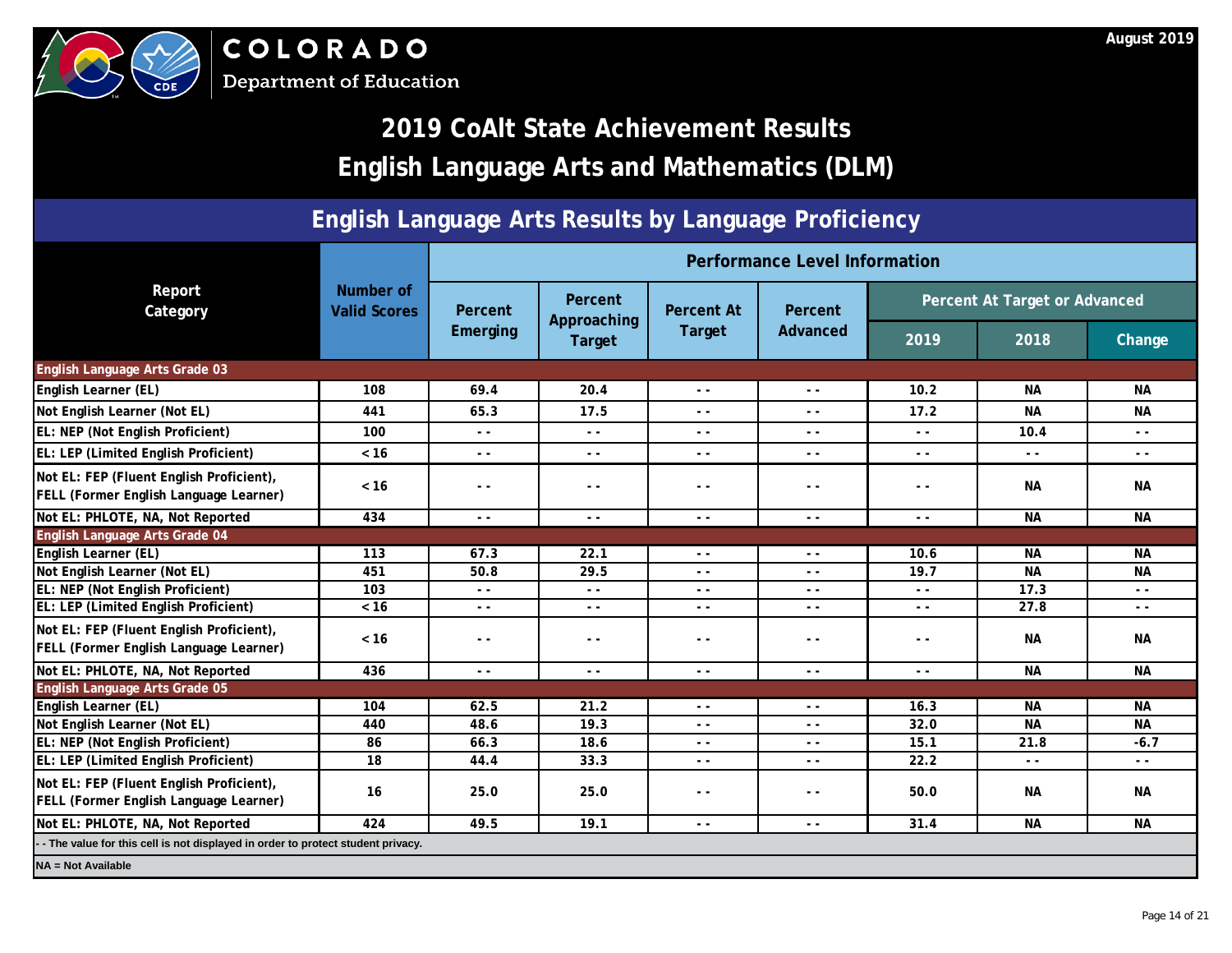

## **2019 CoAlt State Achievement Results English Language Arts and Mathematics (DLM)**

### **English Language Arts Results by Language Proficiency**

|                                                                                           |                                  |               |                        |                          | Performance Level Information |                               |           |               |
|-------------------------------------------------------------------------------------------|----------------------------------|---------------|------------------------|--------------------------|-------------------------------|-------------------------------|-----------|---------------|
| Report<br>Category                                                                        | Number of<br><b>Valid Scores</b> | Percent       | Percent<br>Approaching | <b>Percent At</b>        | <b>Percent</b>                | Percent At Target or Advanced |           |               |
|                                                                                           |                                  | Emerging      | Target                 | Target                   | <b>Advanced</b>               | 2019                          | 2018      | Change        |
| English Language Arts Grade 06                                                            |                                  |               |                        |                          |                               |                               |           |               |
| <b>English Learner (EL)</b>                                                               | 109                              | 67.0          | 20.2                   | C                        | $\sim$ $\sim$                 | 12.8                          | <b>NA</b> | <b>NA</b>     |
| Not English Learner (Not EL)                                                              | 480                              | 50.2          | 26.3                   | $\overline{\phantom{a}}$ | $ -$                          | 23.5                          | <b>NA</b> | <b>NA</b>     |
| EL: NEP (Not English Proficient)                                                          | 94                               | $ -$          | $ -$                   |                          | $ -$                          | $ -$                          | 18.4      | $\sim$ $\sim$ |
| EL: LEP (Limited English Proficient)                                                      | $< 16$                           | $ -$          | $\frac{1}{2}$          | $\sim$ $\sim$            | $ -$                          | $ -$                          | 35.0      | $\sim$ $\sim$ |
| Not EL: FEP (Fluent English Proficient),<br>FELL (Former English Language Learner)        | 27                               | 48.1          | 29.6                   | $ -$                     | $ -$                          | 22.2                          | <b>NA</b> | <b>NA</b>     |
| Not EL: PHLOTE, NA, Not Reported                                                          | 453                              | 50.3          | $-26.0$                | $\sim$ $\sim$            | $ -$                          | 23.6                          | <b>NA</b> | <b>NA</b>     |
| English Language Arts Grade 07                                                            |                                  |               |                        |                          |                               |                               |           |               |
| <b>English Learner (EL)</b>                                                               | 112                              | 44.6          | 29.5                   | 20.5                     | 5.4                           | 25.9                          | <b>NA</b> | <b>NA</b>     |
| Not English Learner (Not EL)                                                              | 463                              | 33.0          | 27.0                   | 27.9                     | 12.1                          | 40.0                          | <b>NA</b> | <b>NA</b>     |
| EL: NEP (Not English Proficient)                                                          | 91                               | 49.5          | 33.0                   | $\sim$ $\sim$            | $ -$                          | 17.6                          | 27.6      | $-10.0$       |
| EL: LEP (Limited English Proficient)                                                      | 21                               | 23.8          | 14.3                   | $ -$                     | $ -$                          | 61.9                          | $ -$      | $\sim$ $\sim$ |
| Not EL: FEP (Fluent English Proficient),<br><b>FELL (Former English Language Learner)</b> | 26                               |               | 30.8                   | $ -$                     | $ -$                          | 38.5                          | <b>NA</b> | <b>NA</b>     |
| Not EL: PHLOTE, NA, Not Reported                                                          | 437                              | 33.2          | 26.8                   | $\sim$ $\sim$            | $ -$                          | 40.0                          | <b>NA</b> | <b>NA</b>     |
| English Language Arts Grade 08                                                            |                                  |               |                        |                          |                               |                               |           |               |
| <b>English Learner (EL)</b>                                                               | 86                               | 51.2          | 22.1                   | 22.1                     | 4.7                           | 26.7                          | <b>NA</b> | <b>NA</b>     |
| Not English Learner (Not EL)                                                              | 467                              | 29.1          | 29.8                   | 31.9                     | 9.2                           | 41.1                          | <b>NA</b> | <b>NA</b>     |
| <b>EL: NEP (Not English Proficient)</b>                                                   | 75                               | $ -$          | $ -$                   | $ -$                     | $ -$                          | $ -$                          | 31.3      | $ -$          |
| <b>EL: LEP (Limited English Proficient)</b>                                               | $< 16$                           | $\sim$ $\sim$ | $ -$                   | $ -$                     | $ -$                          | $ -$                          | $ -$      | $\sim$ $\sim$ |
| Not EL: FEP (Fluent English Proficient),<br>FELL (Former English Language Learner)        | 39                               | 25.6          | 33.3                   | 30.8                     | 10.3                          | 41.0                          | <b>NA</b> | <b>NA</b>     |
| Not EL: PHLOTE, NA, Not Reported                                                          | 428                              | 29.4          | 29.4                   | 32.0                     | 9.1                           | 41.1                          | <b>NA</b> | <b>NA</b>     |
| - The value for this cell is not displayed in order to protect student privacy.           |                                  |               |                        |                          |                               |                               |           |               |
| <b>NA = Not Available</b>                                                                 |                                  |               |                        |                          |                               |                               |           |               |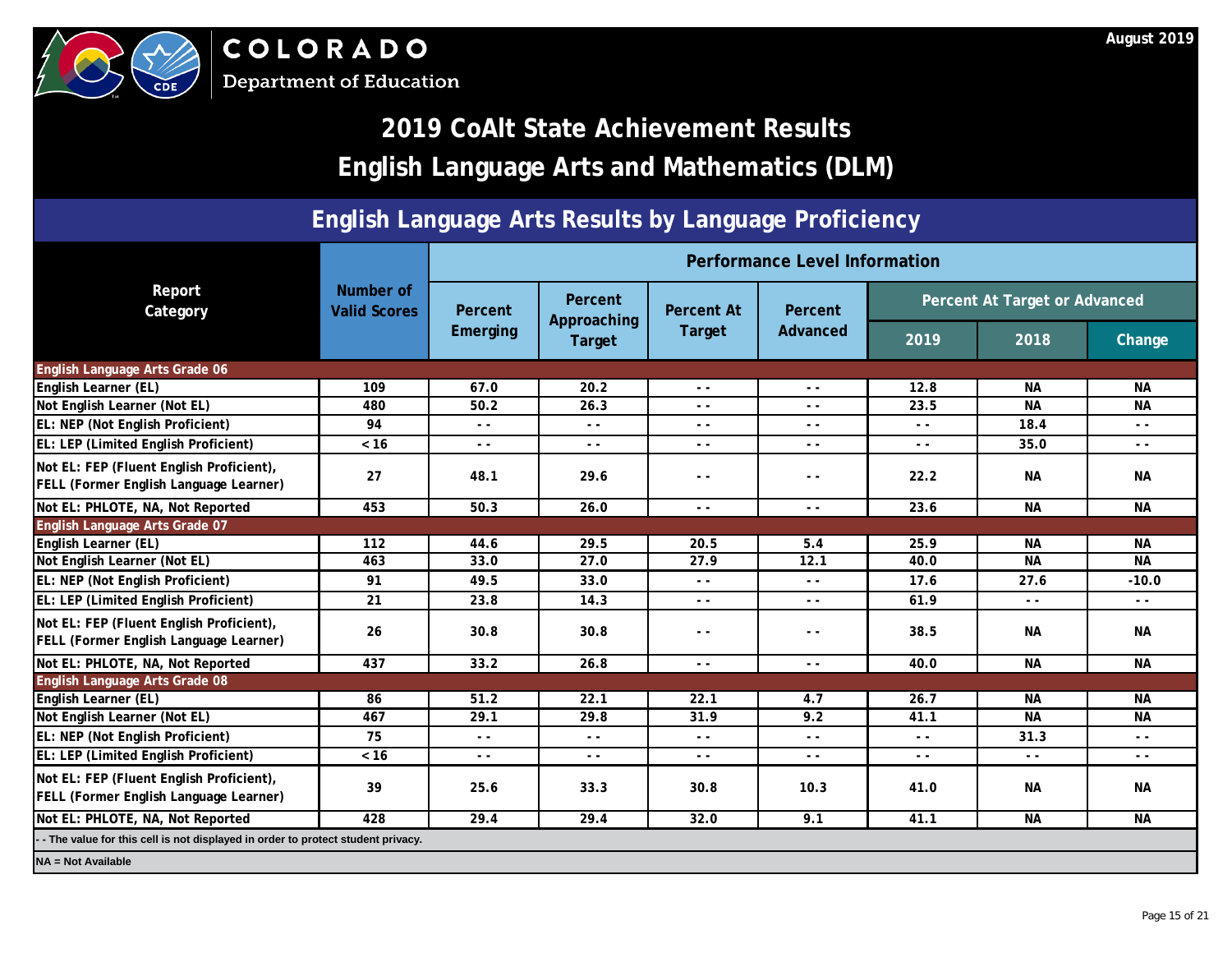

## **2019 CoAlt State Achievement Results English Language Arts and Mathematics (DLM)**

### **English Language Arts Results by Language Proficiency**

|                                                                                           |                                                                                 |                             |                        |                    | Performance Level Information            |                               |           |               |  |  |
|-------------------------------------------------------------------------------------------|---------------------------------------------------------------------------------|-----------------------------|------------------------|--------------------|------------------------------------------|-------------------------------|-----------|---------------|--|--|
| Report<br>Category                                                                        | <b>Number of</b><br><b>Valid Scores</b>                                         | Percent                     | Percent<br>Approaching | <b>Percent At</b>  | Percent                                  | Percent At Target or Advanced |           |               |  |  |
|                                                                                           |                                                                                 | <b>Emerging</b>             | Target                 | Target             | <b>Advanced</b>                          | 2019                          | 2018      | Change        |  |  |
| English Language Arts Grade 09                                                            |                                                                                 |                             |                        |                    |                                          |                               |           |               |  |  |
| English Learner (EL)                                                                      | 86                                                                              | 43.0                        | 29.1                   | 24.4               | 3.5                                      | 27.9                          | <b>NA</b> | <b>NA</b>     |  |  |
| Not English Learner (Not EL)                                                              | 488                                                                             | 32.4                        | 34.4                   | 28.3               | 4.9                                      | 33.2                          | <b>NA</b> | <b>NA</b>     |  |  |
| EL: NEP (Not English Proficient)                                                          | 79                                                                              | $ -$                        | $\sim$ $\sim$          | $ -$               | $ -$                                     | $ -$                          | 20.2      | $\sim$ $\sim$ |  |  |
| EL: LEP (Limited English Proficient)                                                      | $< 16$                                                                          | $\sim$ $\sim$               | $\sim$ $\sim$          | J<br>$\sim$ $\sim$ | $ -$                                     | $\sim$ $\sim$                 | $ -$      | $\sim$ $\sim$ |  |  |
| Not EL: FEP (Fluent English Proficient),<br><b>FELL (Former English Language Learner)</b> | 30                                                                              | 43.3                        | 40.0<br>×              | $ -$               | $ -$                                     | 16.7                          | <b>NA</b> | <b>NA</b>     |  |  |
| Not EL: PHLOTE, NA, Not Reported                                                          | 458                                                                             | 31.7                        | $-34.1$                | $ -$               | $\frac{1}{2} \left( \frac{1}{2} \right)$ | 34.3                          | <b>NA</b> | <b>NA</b>     |  |  |
| English Language Arts Grade 10                                                            |                                                                                 |                             |                        |                    |                                          |                               |           |               |  |  |
| English Learner (EL)                                                                      | 83                                                                              | 33.7                        | 43.4                   | $ -$               | $\sim$ $\sim$                            | 22.9                          | <b>NA</b> | <b>NA</b>     |  |  |
| Not English Learner (Not EL)                                                              | 472                                                                             | 27.3                        | 29.0                   | $\sim$ $\sim$      | $\sim$ $\sim$                            | 43.6                          | <b>NA</b> | <b>NA</b>     |  |  |
| EL: NEP (Not English Proficient)                                                          | 77                                                                              | $\overline{\phantom{a}}$    | $\sim$ $\sim$          | $ -$               | $ -$                                     | $\sim$ $\sim$                 | 28.2      | $\sim$ $\sim$ |  |  |
| EL: LEP (Limited English Proficient)                                                      | $< 16$                                                                          |                             | $\sim$ $\sim$          | $ -$               | $\sim$ $\sim$                            | $ -$                          | $ -$      | $\sim$ $\sim$ |  |  |
| Not EL: FEP (Fluent English Proficient),<br><b>FELL (Former English Language Learner)</b> | 41                                                                              | $O\left(\frac{1}{2}\right)$ | 39.0                   | 29.3               | 12.2                                     | 41.5                          | <b>NA</b> | <b>NA</b>     |  |  |
| Not EL: PHLOTE, NA, Not Reported                                                          | 431                                                                             | 28.1                        | 28.1                   | $\sim$ $\sim$      | $\sim$ $\sim$                            | 43.9                          | <b>NA</b> | <b>NA</b>     |  |  |
| <b>English Language Arts Grade 11</b>                                                     |                                                                                 |                             |                        |                    |                                          |                               |           |               |  |  |
| English Learner (EL)                                                                      | 78                                                                              | 37.2                        | 30.8                   | $\frac{1}{2}$      | $ -$                                     | 32.1                          | <b>NA</b> | <b>NA</b>     |  |  |
| Not English Learner (Not EL)                                                              | 411                                                                             | 26.5                        | 38.0                   |                    |                                          | 35.5                          | <b>NA</b> | <b>NA</b>     |  |  |
| <b>EL: NEP (Not English Proficient)</b>                                                   | 67                                                                              | $ -$                        | $\sim$ $\sim$          | $ -$               | $\sim$ $\sim$                            | $ -$                          | 31.7      | $ -$          |  |  |
| <b>EL: LEP (Limited English Proficient)</b>                                               | $< 16$                                                                          | $ -$                        | $ -$                   | $ -$               | $ -$                                     | $ -$                          | $ -$      | $- -$         |  |  |
| Not EL: FEP (Fluent English Proficient),<br>FELL (Former English Language Learner)        | 32                                                                              | 31.3                        | 40.6                   | $ -$               | $ -$                                     | 28.1                          | <b>NA</b> | <b>NA</b>     |  |  |
| Not EL: PHLOTE, NA, Not Reported                                                          | 379                                                                             | 26.1                        | 37.7                   | $ -$               | $ -$                                     | 36.1                          | <b>NA</b> | <b>NA</b>     |  |  |
|                                                                                           | - The value for this cell is not displayed in order to protect student privacy. |                             |                        |                    |                                          |                               |           |               |  |  |
| <b>NA = Not Available</b>                                                                 |                                                                                 |                             |                        |                    |                                          |                               |           |               |  |  |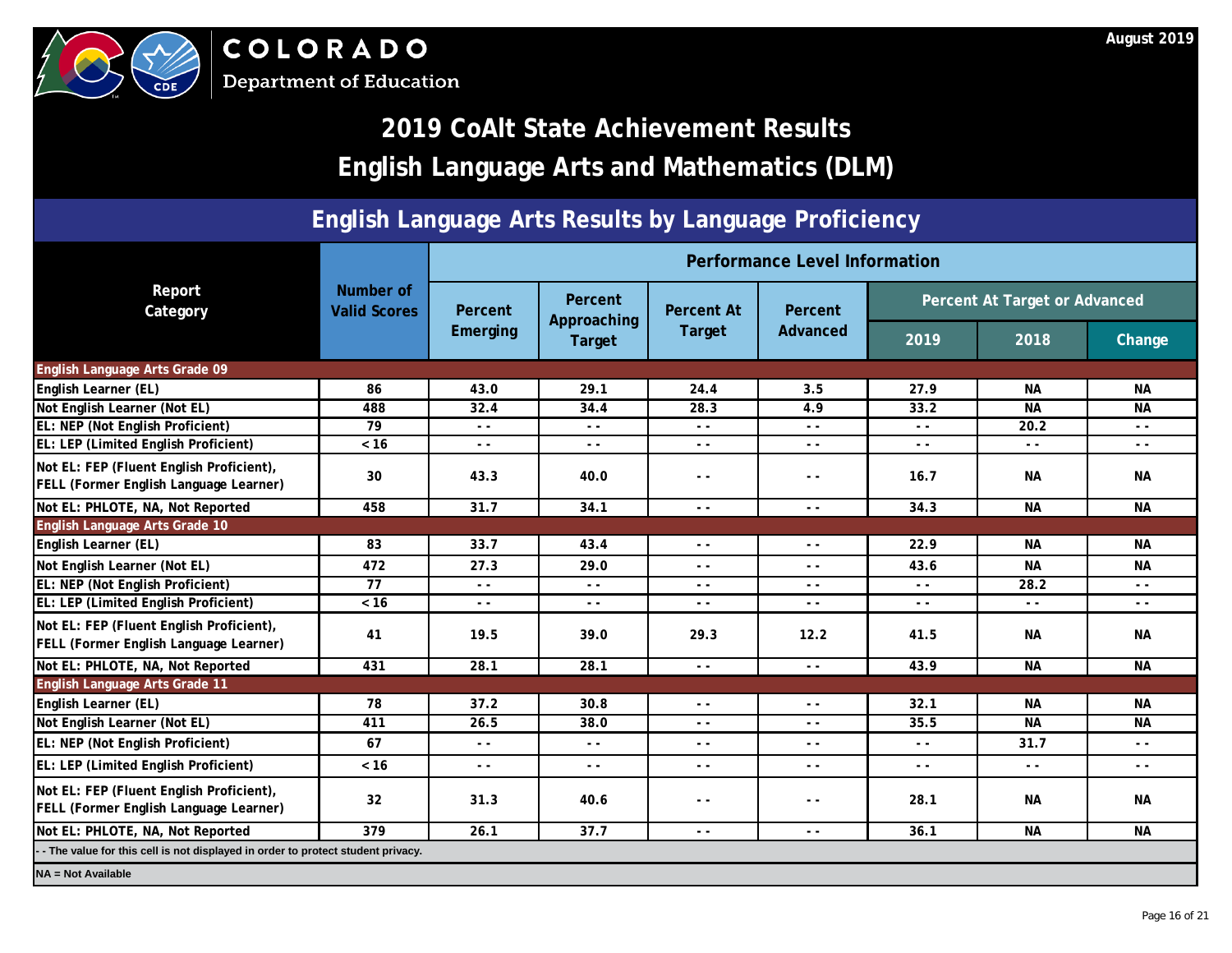|                                                                                           |                                  | Performance Level Information |                                  |                                                                                                                                                                                                                                                                                                                                                                                              |                                                                                                                                                                                                                                                                                                                                                                                              |                                          |           |               |  |
|-------------------------------------------------------------------------------------------|----------------------------------|-------------------------------|----------------------------------|----------------------------------------------------------------------------------------------------------------------------------------------------------------------------------------------------------------------------------------------------------------------------------------------------------------------------------------------------------------------------------------------|----------------------------------------------------------------------------------------------------------------------------------------------------------------------------------------------------------------------------------------------------------------------------------------------------------------------------------------------------------------------------------------------|------------------------------------------|-----------|---------------|--|
| Report<br>Category                                                                        | Number of<br><b>Valid Scores</b> | Percent<br><b>Emerging</b>    | Percent<br>Approaching<br>Target | <b>Percent At</b>                                                                                                                                                                                                                                                                                                                                                                            | <b>Percent</b>                                                                                                                                                                                                                                                                                                                                                                               | Percent At Target or Advanced            |           |               |  |
|                                                                                           |                                  |                               |                                  | Target                                                                                                                                                                                                                                                                                                                                                                                       | <b>Advanced</b>                                                                                                                                                                                                                                                                                                                                                                              | 2019                                     | 2018      | Change        |  |
| <b>Mathematics Grade 03</b>                                                               |                                  |                               |                                  |                                                                                                                                                                                                                                                                                                                                                                                              |                                                                                                                                                                                                                                                                                                                                                                                              |                                          |           |               |  |
| English Learner (EL)                                                                      | 108                              | 78.7                          | 8.3                              | $\blacktriangleright$                                                                                                                                                                                                                                                                                                                                                                        | $ -$                                                                                                                                                                                                                                                                                                                                                                                         | 13.0                                     | <b>NA</b> | <b>NA</b>     |  |
| Not English Learner (Not EL)                                                              | 442                              | 64.5                          | 18.8                             |                                                                                                                                                                                                                                                                                                                                                                                              | $ -$                                                                                                                                                                                                                                                                                                                                                                                         | 16.7                                     | <b>NA</b> | <b>NA</b>     |  |
| EL: NEP (Not English Proficient)                                                          | 100                              | $\sim$ $\sim$                 | $\sim$ $\sim$                    | $ -$                                                                                                                                                                                                                                                                                                                                                                                         | $ -$                                                                                                                                                                                                                                                                                                                                                                                         | $ -$                                     | 5.6       | $ -$          |  |
| EL: LEP (Limited English Proficient)                                                      | $< 16$                           | $ -$                          | $\sim$ $\sim$                    | $ -$                                                                                                                                                                                                                                                                                                                                                                                         | $\frac{1}{2} \left( \frac{1}{2} \right)$                                                                                                                                                                                                                                                                                                                                                     | $\frac{1}{2} \left( \frac{1}{2} \right)$ | $ -$      | $\sim$ $\sim$ |  |
| Not EL: FEP (Fluent English Proficient),<br>FELL (Former English Language Learner)        | $< 16$                           | $ -$                          |                                  | $ -$                                                                                                                                                                                                                                                                                                                                                                                         | - -                                                                                                                                                                                                                                                                                                                                                                                          | $ -$                                     | <b>NA</b> | <b>NA</b>     |  |
| Not EL: PHLOTE, NA, Not Reported                                                          | 435                              | $\sim$ $\sim$                 |                                  | $\frac{1}{2} \frac{1}{2} \frac{1}{2} \frac{1}{2} \frac{1}{2} \frac{1}{2} \frac{1}{2} \frac{1}{2} \frac{1}{2} \frac{1}{2} \frac{1}{2} \frac{1}{2} \frac{1}{2} \frac{1}{2} \frac{1}{2} \frac{1}{2} \frac{1}{2} \frac{1}{2} \frac{1}{2} \frac{1}{2} \frac{1}{2} \frac{1}{2} \frac{1}{2} \frac{1}{2} \frac{1}{2} \frac{1}{2} \frac{1}{2} \frac{1}{2} \frac{1}{2} \frac{1}{2} \frac{1}{2} \frac{$ | $- -$                                                                                                                                                                                                                                                                                                                                                                                        | $ -$                                     | <b>NA</b> | <b>NA</b>     |  |
| <b>Mathematics Grade 04</b>                                                               |                                  |                               |                                  |                                                                                                                                                                                                                                                                                                                                                                                              |                                                                                                                                                                                                                                                                                                                                                                                              |                                          |           |               |  |
| <b>English Learner (EL)</b>                                                               | 113                              | 60.2                          | 17.7                             | 15.9                                                                                                                                                                                                                                                                                                                                                                                         | 6.2                                                                                                                                                                                                                                                                                                                                                                                          | 22.1                                     | <b>NA</b> | <b>NA</b>     |  |
| Not English Learner (Not EL)                                                              | 450                              | 56.0<br>$\mathcal{O}$         | 17.1                             | 24.7                                                                                                                                                                                                                                                                                                                                                                                         | 2.2                                                                                                                                                                                                                                                                                                                                                                                          | 26.9                                     | <b>NA</b> | <b>NA</b>     |  |
| EL: NEP (Not English Proficient)                                                          | 103                              |                               | $ -$                             | $ -$                                                                                                                                                                                                                                                                                                                                                                                         | $- -$                                                                                                                                                                                                                                                                                                                                                                                        | $\sim$ $\sim$                            | 24.5      | $ -$          |  |
| EL: LEP (Limited English Proficient)                                                      | $< 16$                           |                               | $\frac{1}{2}$                    | $ -$                                                                                                                                                                                                                                                                                                                                                                                         | $ -$                                                                                                                                                                                                                                                                                                                                                                                         | $ -$                                     | 33.3      | $\sim$ $\sim$ |  |
| Not EL: FEP (Fluent English Proficient),<br>FELL (Former English Language Learner)        | $< 16$                           |                               | - -                              | $ -$                                                                                                                                                                                                                                                                                                                                                                                         | - -                                                                                                                                                                                                                                                                                                                                                                                          | $ -$                                     | <b>NA</b> | <b>NA</b>     |  |
| Not EL: PHLOTE, NA, Not Reported                                                          | 435                              | $ -$                          | $\sim$ $\sim$                    | $\sim$ $\sim$                                                                                                                                                                                                                                                                                                                                                                                | $\frac{1}{2} \frac{1}{2} \frac{1}{2} \frac{1}{2} \frac{1}{2} \frac{1}{2} \frac{1}{2} \frac{1}{2} \frac{1}{2} \frac{1}{2} \frac{1}{2} \frac{1}{2} \frac{1}{2} \frac{1}{2} \frac{1}{2} \frac{1}{2} \frac{1}{2} \frac{1}{2} \frac{1}{2} \frac{1}{2} \frac{1}{2} \frac{1}{2} \frac{1}{2} \frac{1}{2} \frac{1}{2} \frac{1}{2} \frac{1}{2} \frac{1}{2} \frac{1}{2} \frac{1}{2} \frac{1}{2} \frac{$ | $ -$                                     | <b>NA</b> | <b>NA</b>     |  |
| <b>Mathematics Grade 05</b>                                                               |                                  |                               |                                  |                                                                                                                                                                                                                                                                                                                                                                                              |                                                                                                                                                                                                                                                                                                                                                                                              |                                          |           |               |  |
| <b>English Learner (EL)</b>                                                               | 103                              | 72.8                          | 20.4                             | $\frac{1}{2} \left( \frac{1}{2} \right)$                                                                                                                                                                                                                                                                                                                                                     | $ -$                                                                                                                                                                                                                                                                                                                                                                                         | 6.8                                      | <b>NA</b> | <b>NA</b>     |  |
| Not English Learner (Not EL)                                                              | 440                              | 64.8                          | 19.3                             |                                                                                                                                                                                                                                                                                                                                                                                              |                                                                                                                                                                                                                                                                                                                                                                                              | 15.9                                     | <b>NA</b> | <b>NA</b>     |  |
| <b>EL: NEP (Not English Proficient)</b>                                                   | 85                               | 74.1                          | $ -$                             | $ -$                                                                                                                                                                                                                                                                                                                                                                                         | $ -$                                                                                                                                                                                                                                                                                                                                                                                         | $ -$                                     | 5.0       | $\sim$ $\sim$ |  |
| <b>EL: LEP (Limited English Proficient)</b>                                               | 18                               | 66.7                          | $ -$                             | $\sim$ $\sim$                                                                                                                                                                                                                                                                                                                                                                                | $\sim$ $\sim$                                                                                                                                                                                                                                                                                                                                                                                | $\sim$ $\sim$                            | $ -$      | $\sim$ $\sim$ |  |
| Not EL: FEP (Fluent English Proficient),<br><b>FELL (Former English Language Learner)</b> | 16                               | 37.5                          | $ -$                             | $ -$                                                                                                                                                                                                                                                                                                                                                                                         | - -                                                                                                                                                                                                                                                                                                                                                                                          | $ -$                                     | <b>NA</b> | <b>NA</b>     |  |
| Not EL: PHLOTE, NA, Not Reported                                                          | 424                              | 65.8                          | $\sim$ $\sim$                    | $ -$                                                                                                                                                                                                                                                                                                                                                                                         | $- -$                                                                                                                                                                                                                                                                                                                                                                                        | $ -$                                     | <b>NA</b> | <b>NA</b>     |  |
| - - The value for this cell is not displayed in order to protect student privacy.         |                                  |                               |                                  |                                                                                                                                                                                                                                                                                                                                                                                              |                                                                                                                                                                                                                                                                                                                                                                                              |                                          |           |               |  |
| <b>NA = Not Available</b>                                                                 |                                  |                               |                                  |                                                                                                                                                                                                                                                                                                                                                                                              |                                                                                                                                                                                                                                                                                                                                                                                              |                                          |           |               |  |





## **2019 CoAlt State Achievement Results English Language Arts and Mathematics (DLM)**

### **Mathematics Results by Language Proficiency**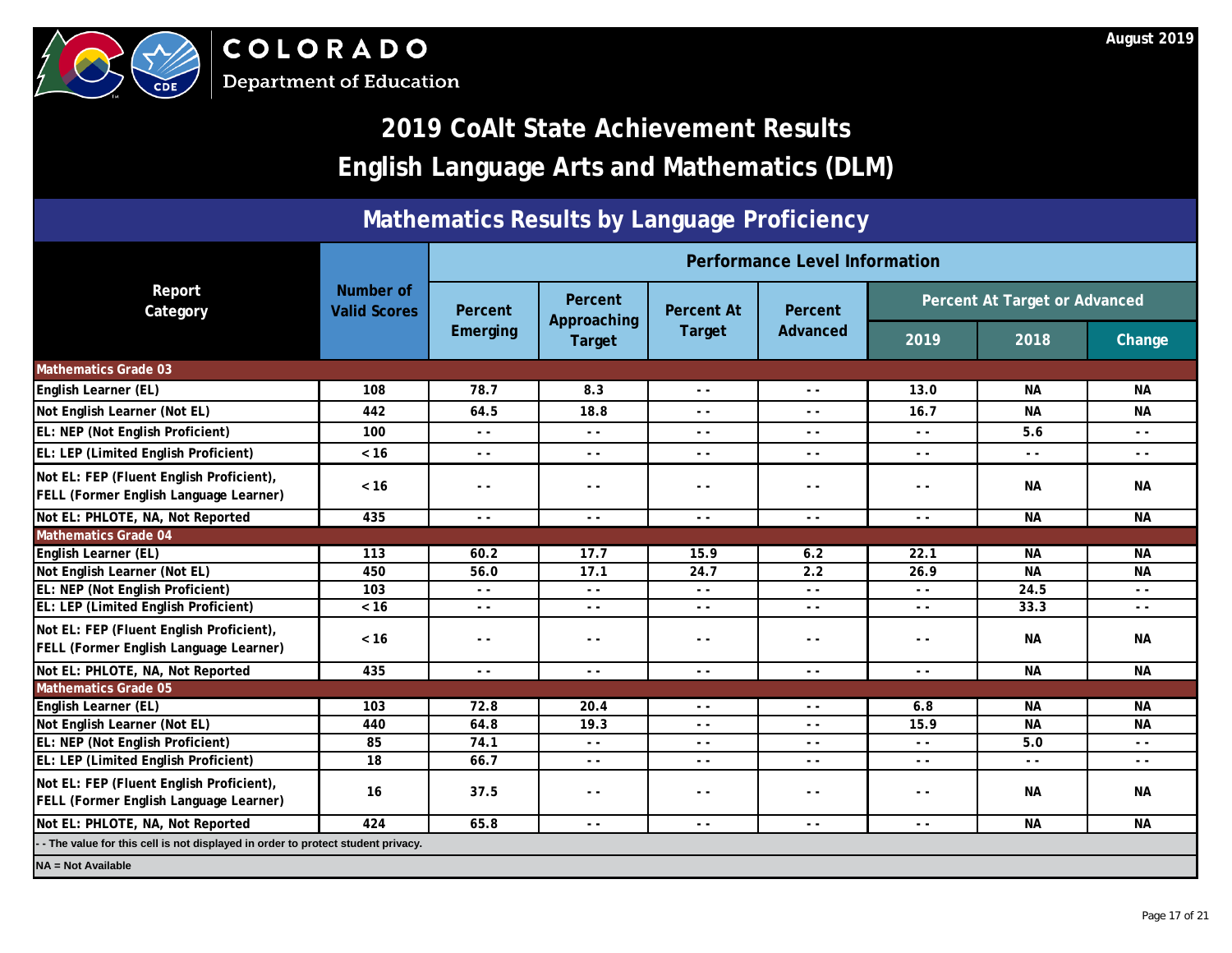



## **2019 CoAlt State Achievement Results English Language Arts and Mathematics (DLM)**

### **Mathematics Results by Language Proficiency**

|                                                                                           |                                  | Performance Level Information |                                         |                          |                 |                               |               |           |  |
|-------------------------------------------------------------------------------------------|----------------------------------|-------------------------------|-----------------------------------------|--------------------------|-----------------|-------------------------------|---------------|-----------|--|
| Report<br>Category                                                                        | Number of<br><b>Valid Scores</b> | Percent<br><b>Emerging</b>    | <b>Percent</b><br>Approaching<br>Target | <b>Percent At</b>        | Percent         | Percent At Target or Advanced |               |           |  |
|                                                                                           |                                  |                               |                                         | Target                   | <b>Advanced</b> | 2019                          | 2018          | Change    |  |
| <b>Mathematics Grade 06</b>                                                               |                                  |                               |                                         |                          |                 |                               |               |           |  |
| <b>English Learner (EL)</b>                                                               | 109                              | 73.4                          | 23.9                                    | C                        | $\sim$ $\sim$   | 2.8                           | <b>NA</b>     | <b>NA</b> |  |
| Not English Learner (Not EL)                                                              | 480                              | 60.6                          | 31.9                                    | $\overline{\phantom{a}}$ | $ -$            | 7.5                           | <b>NA</b>     | <b>NA</b> |  |
| EL: NEP (Not English Proficient)                                                          | 94                               | $ -$                          | $\sim$ $\sim$                           |                          | $ -$            | $ -$                          | 9.7           | $- -$     |  |
| EL: LEP (Limited English Proficient)                                                      | $<16$                            | $\sim$ $\sim$                 | $\sim$ $\sim$                           | $ -$                     | $ -$            | $ -$                          | $ -$          | $ -$      |  |
| Not EL: FEP (Fluent English Proficient),<br><b>FELL (Former English Language Learner)</b> | 27                               | 59.3                          |                                         | $ -$                     | $ -$            | $ -$                          | <b>NA</b>     | <b>NA</b> |  |
| Not EL: PHLOTE, NA, Not Reported                                                          | 453                              | 60.7                          | $\mathcal{L}$                           | $ -$                     | $ -$            | $ -$                          | <b>NA</b>     | <b>NA</b> |  |
| <b>Mathematics Grade 07</b>                                                               |                                  |                               |                                         |                          |                 |                               |               |           |  |
| <b>English Learner (EL)</b>                                                               | 112                              | 75.0                          | 22.3                                    | $ -$                     | $ -$            | 2.7                           | <b>NA</b>     | <b>NA</b> |  |
| Not English Learner (Not EL)                                                              | 461                              | 61.8                          | 31.9                                    | $ -$                     | $ -$            | 6.3                           | <b>NA</b>     | <b>NA</b> |  |
| EL: NEP (Not English Proficient)                                                          | 91                               | 79.1                          | $\sim$ $\sim$                           | $ -$                     | $ -$            | $ -$                          | $ -$          | $ -$      |  |
| EL: LEP (Limited English Proficient)                                                      | 21                               | 57.1                          | $\sim$ $\sim$                           | $ -$                     | $ -$            | $ -$                          | $ -$          | $ -$      |  |
| Not EL: FEP (Fluent English Proficient),<br>FELL (Former English Language Learner)        | 26                               |                               | $\sim$ $\sim$                           | $ -$                     | $ -$            | $ -$                          | <b>NA</b>     | <b>NA</b> |  |
| Not EL: PHLOTE, NA, Not Reported                                                          | 435                              | 61.1                          | $\sim$ $\sim$                           | $ -$                     | $ -$            | $ -$                          | <b>NA</b>     | <b>NA</b> |  |
| <b>Mathematics Grade 08</b>                                                               |                                  |                               |                                         |                          |                 |                               |               |           |  |
| <b>English Learner (EL)</b>                                                               | 86                               | 67.4                          | 27.9                                    | $ -$                     | $ -$            | 4.7                           | <b>NA</b>     | <b>NA</b> |  |
| Not English Learner (Not EL)                                                              | 467                              | 54.2                          | 36.4                                    | $ -$                     | $ -$            | 9.4                           | <b>NA</b>     | <b>NA</b> |  |
| <b>EL: NEP (Not English Proficient)</b>                                                   | 75                               | $ -$                          | $\sim$ $\sim$                           | $ -$                     | $\sim$ $\sim$   | $ -$                          | 13.5          | $ -$      |  |
| EL: LEP (Limited English Proficient)                                                      | $<16$                            | $ -$                          | $ -$                                    | $\sim$ $\sim$            | $ -$            | $ -$                          | $\sim$ $\sim$ | $ -$      |  |
| Not EL: FEP (Fluent English Proficient),<br><b>FELL (Former English Language Learner)</b> | 39                               | 48.7                          | 43.6                                    | $ -$                     | $- -$           | 7.7                           | <b>NA</b>     | <b>NA</b> |  |
| Not EL: PHLOTE, NA, Not Reported                                                          | 428                              | 54.7                          | 35.7                                    | $\sim$ $\sim$            | $\sim$ $\sim$   | 9.6                           | <b>NA</b>     | <b>NA</b> |  |
| - The value for this cell is not displayed in order to protect student privacy.           |                                  |                               |                                         |                          |                 |                               |               |           |  |
| <b>NA = Not Available</b>                                                                 |                                  |                               |                                         |                          |                 |                               |               |           |  |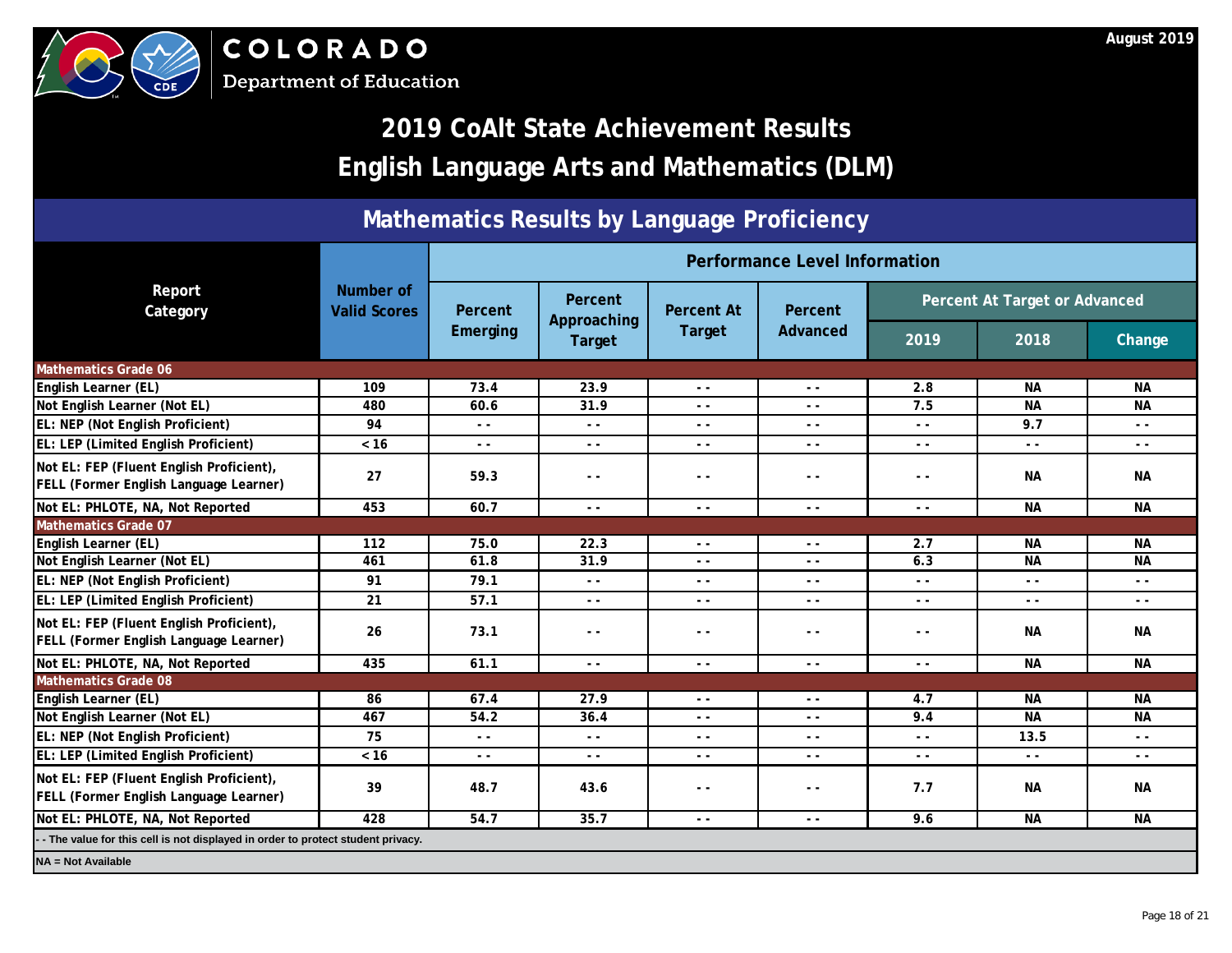



## **2019 CoAlt State Achievement Results English Language Arts and Mathematics (DLM)**

### **Mathematics Results by Language Proficiency**

|                                                                                    |                                  | <b>Performance Level Information</b> |                                  |                   |                 |                                                                                 |               |                                                                                                                                                                                                                                                                                                                                                                                              |  |
|------------------------------------------------------------------------------------|----------------------------------|--------------------------------------|----------------------------------|-------------------|-----------------|---------------------------------------------------------------------------------|---------------|----------------------------------------------------------------------------------------------------------------------------------------------------------------------------------------------------------------------------------------------------------------------------------------------------------------------------------------------------------------------------------------------|--|
| Report<br>Category                                                                 | Number of<br><b>Valid Scores</b> | Percent<br>Emerging                  | Percent<br>Approaching<br>Target | <b>Percent At</b> | <b>Percent</b>  | Percent At Target or Advanced                                                   |               |                                                                                                                                                                                                                                                                                                                                                                                              |  |
|                                                                                    |                                  |                                      |                                  | Target            | <b>Advanced</b> | 2019                                                                            | 2018          | <b>Change</b>                                                                                                                                                                                                                                                                                                                                                                                |  |
| <b>Mathematics Grade 09</b>                                                        |                                  |                                      |                                  |                   |                 |                                                                                 |               |                                                                                                                                                                                                                                                                                                                                                                                              |  |
| <b>English Learner (EL)</b>                                                        | 86                               | 61.6                                 | 30.2                             | $\epsilon$        | $ -$            | 8.1                                                                             | <b>NA</b>     | <b>NA</b>                                                                                                                                                                                                                                                                                                                                                                                    |  |
| Not English Learner (Not EL)                                                       | 486                              | 50.2                                 | 39.5                             |                   | $ -$            | 10.3                                                                            | <b>NA</b>     | <b>NA</b>                                                                                                                                                                                                                                                                                                                                                                                    |  |
| EL: NEP (Not English Proficient)                                                   | 79                               | $ -$                                 | $ -$                             | $ -$              | $ -$            | $ -$                                                                            | 8.3           | $\sim$ $\sim$                                                                                                                                                                                                                                                                                                                                                                                |  |
| EL: LEP (Limited English Proficient)                                               | $< 16$                           | $ -$                                 | $\frac{1}{2}$                    | $\sim$ $\sim$     | $ -$            | $\sim$ $\sim$                                                                   | $ -$          | $\sim$ $\sim$                                                                                                                                                                                                                                                                                                                                                                                |  |
| Not EL: FEP (Fluent English Proficient),<br>FELL (Former English Language Learner) | 29                               | 62.1                                 | 27.6                             | $ -$              | $ -$            | 10.3                                                                            | <b>NA</b>     | <b>NA</b>                                                                                                                                                                                                                                                                                                                                                                                    |  |
| Not EL: PHLOTE, NA, Not Reported                                                   | 457                              | 49.5                                 | 40.3                             | $\sim$ $\sim$     | $ -$            | 10.3                                                                            | <b>NA</b>     | <b>NA</b>                                                                                                                                                                                                                                                                                                                                                                                    |  |
| <b>Mathematics Grade 10</b>                                                        |                                  |                                      |                                  |                   |                 |                                                                                 |               |                                                                                                                                                                                                                                                                                                                                                                                              |  |
| <b>English Learner (EL)</b>                                                        | 83                               | 62.7                                 | 30.1                             | $\sim$ $\sim$     | $ -$            | 7.2                                                                             | <b>NA</b>     | <b>NA</b>                                                                                                                                                                                                                                                                                                                                                                                    |  |
| Not English Learner (Not EL)                                                       | 471                              | 53.7                                 | 35.5                             | $\sim$ $\sim$     | $ -$            | 10.8                                                                            | <b>NA</b>     | <b>NA</b>                                                                                                                                                                                                                                                                                                                                                                                    |  |
| EL: NEP (Not English Proficient)                                                   | 77                               |                                      | $ -$                             | $ -$              | $ -$            | $ -$                                                                            | 10.6          | $\frac{1}{2} \frac{1}{2} \frac{1}{2} \frac{1}{2} \frac{1}{2} \frac{1}{2} \frac{1}{2} \frac{1}{2} \frac{1}{2} \frac{1}{2} \frac{1}{2} \frac{1}{2} \frac{1}{2} \frac{1}{2} \frac{1}{2} \frac{1}{2} \frac{1}{2} \frac{1}{2} \frac{1}{2} \frac{1}{2} \frac{1}{2} \frac{1}{2} \frac{1}{2} \frac{1}{2} \frac{1}{2} \frac{1}{2} \frac{1}{2} \frac{1}{2} \frac{1}{2} \frac{1}{2} \frac{1}{2} \frac{$ |  |
| EL: LEP (Limited English Proficient)                                               | $< 16$                           |                                      | $\sim$ $\sim$                    | $\sim$ $\sim$     | $ -$            | $\sim$ $\sim$                                                                   | $\sim$ $\sim$ | $\sim$ $\sim$                                                                                                                                                                                                                                                                                                                                                                                |  |
| Not EL: FEP (Fluent English Proficient),<br>FELL (Former English Language Learner) | 41                               | <b>751</b>                           | 34.1                             | $ -$              | $ -$            | 14.6                                                                            | <b>NA</b>     | <b>NA</b>                                                                                                                                                                                                                                                                                                                                                                                    |  |
| Not EL: PHLOTE, NA, Not Reported                                                   | 430                              | 54.0                                 | 35.6                             | $ -$              | $ -$            | 10.5                                                                            | <b>NA</b>     | <b>NA</b>                                                                                                                                                                                                                                                                                                                                                                                    |  |
| <b>Mathematics Grade 11</b>                                                        |                                  |                                      |                                  |                   |                 |                                                                                 |               |                                                                                                                                                                                                                                                                                                                                                                                              |  |
| English Learner (EL)                                                               | 77                               | 53.2                                 | 42.9                             | $ -$              | $ -$            | 3.9                                                                             | <b>NA</b>     | <b>NA</b>                                                                                                                                                                                                                                                                                                                                                                                    |  |
| Not English Learner (Not EL)                                                       | 410                              | 55.9                                 | 38.8                             |                   |                 | 5.4                                                                             | <b>NA</b>     | <b>NA</b>                                                                                                                                                                                                                                                                                                                                                                                    |  |
| <b>EL: NEP (Not English Proficient)</b>                                            | 66                               | $ -$                                 | $ -$                             | $ -$              | $ -$            | $ -$                                                                            | $ -$          | $ -$                                                                                                                                                                                                                                                                                                                                                                                         |  |
| <b>EL: LEP (Limited English Proficient)</b>                                        | $< 16$                           | $ -$                                 | $ -$                             | $\sim$ $\sim$     | $ -$            | $\frac{1}{2} \left( \frac{1}{2} \right) \frac{1}{2} \left( \frac{1}{2} \right)$ | $ -$          | $ -$                                                                                                                                                                                                                                                                                                                                                                                         |  |
| Not EL: FEP (Fluent English Proficient),<br>FELL (Former English Language Learner) | 32 <sup>2</sup>                  | 65.6                                 | $ -$                             | $- -$             | $ -$            | $ -$                                                                            | <b>NA</b>     | <b>NA</b>                                                                                                                                                                                                                                                                                                                                                                                    |  |
| Not EL: PHLOTE, NA, Not Reported                                                   | 378                              | 55.0                                 | $ -$                             | $\sim$ $\sim$     | $ -$            | $ -$                                                                            | <b>NA</b>     | <b>NA</b>                                                                                                                                                                                                                                                                                                                                                                                    |  |
| - The value for this cell is not displayed in order to protect student privacy.    |                                  |                                      |                                  |                   |                 |                                                                                 |               |                                                                                                                                                                                                                                                                                                                                                                                              |  |
| <b>NA = Not Available</b>                                                          |                                  |                                      |                                  |                   |                 |                                                                                 |               |                                                                                                                                                                                                                                                                                                                                                                                              |  |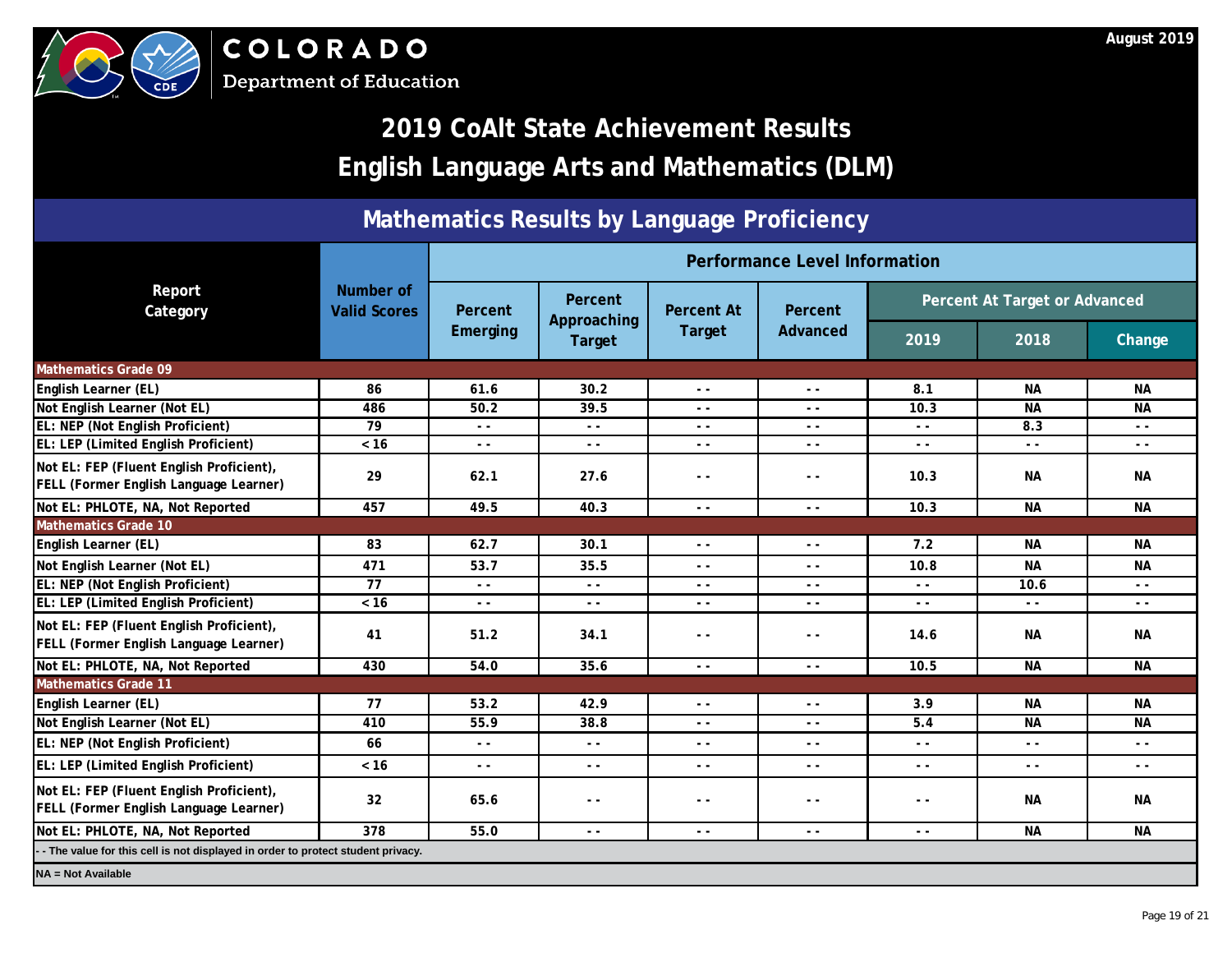| <b>English Language Arts and Mathematics (DLM)</b>                              |                                  |                                      |                               |                                                                                                                                                                                                                                                                                                                                                                                              |          |                               |               |               |  |  |
|---------------------------------------------------------------------------------|----------------------------------|--------------------------------------|-------------------------------|----------------------------------------------------------------------------------------------------------------------------------------------------------------------------------------------------------------------------------------------------------------------------------------------------------------------------------------------------------------------------------------------|----------|-------------------------------|---------------|---------------|--|--|
| <b>English Language Arts Results by Migrant Status</b>                          |                                  |                                      |                               |                                                                                                                                                                                                                                                                                                                                                                                              |          |                               |               |               |  |  |
|                                                                                 |                                  | <b>Performance Level Information</b> |                               |                                                                                                                                                                                                                                                                                                                                                                                              |          |                               |               |               |  |  |
| Report<br>Category                                                              | Number of<br><b>Valid Scores</b> | Percent                              | <b>Percent</b><br>Approaching | <b>Percent At</b>                                                                                                                                                                                                                                                                                                                                                                            | Percent  | Percent At Target or Advanced |               |               |  |  |
|                                                                                 |                                  | Emerging                             | Target                        | <b>Target</b>                                                                                                                                                                                                                                                                                                                                                                                | Advanced | 2019                          | 2018          | <b>Change</b> |  |  |
| English Language Arts Grade 03                                                  |                                  |                                      |                               |                                                                                                                                                                                                                                                                                                                                                                                              |          |                               |               |               |  |  |
| Not Migrant                                                                     | 549                              | 66.1                                 | 18.0                          | 15.3                                                                                                                                                                                                                                                                                                                                                                                         | 0.5      | 15.8                          | $\sim$ $\sim$ | $ -$          |  |  |
| <b>English Language Arts Grade 04</b>                                           |                                  |                                      |                               |                                                                                                                                                                                                                                                                                                                                                                                              |          |                               |               |               |  |  |
| Not Migrant                                                                     | 564                              | 54.1                                 | 28.0                          | 15.8                                                                                                                                                                                                                                                                                                                                                                                         | 2.1      | 17.9                          | 24.8          | $-6.9$        |  |  |
| English Language Arts Grade 05                                                  |                                  |                                      |                               |                                                                                                                                                                                                                                                                                                                                                                                              |          |                               |               |               |  |  |
| Not Migrant                                                                     | 544                              | 51.3                                 | 19.7                          | $\blacktriangleright$ 25.6                                                                                                                                                                                                                                                                                                                                                                   | 3.5      | 29.0                          | 30.5          | $-1.5$        |  |  |
| English Language Arts Grade 06                                                  |                                  |                                      |                               |                                                                                                                                                                                                                                                                                                                                                                                              |          |                               |               |               |  |  |
| Not Migrant                                                                     | 589                              | 53.3                                 | 25.1                          | 17.3                                                                                                                                                                                                                                                                                                                                                                                         | 4.2      | 21.6                          | 28.1          | $-6.5$        |  |  |
| English Language Arts Grade 07                                                  |                                  |                                      |                               |                                                                                                                                                                                                                                                                                                                                                                                              |          |                               |               |               |  |  |
| Not Migrant                                                                     | 575                              | 35.3                                 | 27.5                          | 26.4                                                                                                                                                                                                                                                                                                                                                                                         | 10.8     | 37.2                          | 39.8          | $-2.6$        |  |  |
| English Language Arts Grade 08                                                  |                                  |                                      |                               |                                                                                                                                                                                                                                                                                                                                                                                              |          |                               |               |               |  |  |
| Not Migrant                                                                     | 553                              | 32.5                                 | 28.6                          | 30.4                                                                                                                                                                                                                                                                                                                                                                                         | 8.5      | 38.9                          | 38.3          | 0.6           |  |  |
| English Language Arts Grade 09                                                  |                                  |                                      |                               |                                                                                                                                                                                                                                                                                                                                                                                              |          |                               |               |               |  |  |
| Migrant                                                                         | $< 16$                           | $ -$                                 | $ -$                          | $\sim$ $\sim$                                                                                                                                                                                                                                                                                                                                                                                | $ -$     | $ -$                          | <b>NA</b>     | $ -$          |  |  |
| Not Migrant                                                                     | 573                              | $-5$                                 | $ -$                          | $ -$                                                                                                                                                                                                                                                                                                                                                                                         | $ -$     | $ -$                          | 31.6          | $ -$          |  |  |
| English Language Arts Grade 10                                                  |                                  |                                      |                               |                                                                                                                                                                                                                                                                                                                                                                                              |          |                               |               |               |  |  |
| Migrant                                                                         | $< 16$                           | <u>J.</u>                            | $ -$                          | $\frac{1}{2} \frac{1}{2} \frac{1}{2} \frac{1}{2} \frac{1}{2} \frac{1}{2} \frac{1}{2} \frac{1}{2} \frac{1}{2} \frac{1}{2} \frac{1}{2} \frac{1}{2} \frac{1}{2} \frac{1}{2} \frac{1}{2} \frac{1}{2} \frac{1}{2} \frac{1}{2} \frac{1}{2} \frac{1}{2} \frac{1}{2} \frac{1}{2} \frac{1}{2} \frac{1}{2} \frac{1}{2} \frac{1}{2} \frac{1}{2} \frac{1}{2} \frac{1}{2} \frac{1}{2} \frac{1}{2} \frac{$ | $ -$     | $- -$                         | $\sim$ $\sim$ | $ -$          |  |  |
| Not Migrant                                                                     | 554                              | $\sum_{i=1}^{n}$                     | $ -$                          | $ -$                                                                                                                                                                                                                                                                                                                                                                                         | $ -$     | $ -$                          | $ -$          | $ -$          |  |  |
| English Language Arts Grade 11                                                  |                                  |                                      |                               |                                                                                                                                                                                                                                                                                                                                                                                              |          |                               |               |               |  |  |
| Migrant                                                                         | $< 16$                           | $ -$                                 | $ -$                          | $- -$                                                                                                                                                                                                                                                                                                                                                                                        | $- -$    | $\sim$ $\sim$                 | <b>NA</b>     | $ -$          |  |  |
| Not Migrant                                                                     | 487                              | $ -$                                 | $ -$                          | $ -$                                                                                                                                                                                                                                                                                                                                                                                         | $ -$     | $\sim$ $\sim$                 | 35.4          | $ -$          |  |  |
| - The value for this cell is not displayed in order to protect student privacy. |                                  |                                      |                               |                                                                                                                                                                                                                                                                                                                                                                                              |          |                               |               |               |  |  |





# **2019 CoAlt State Achievement Results**